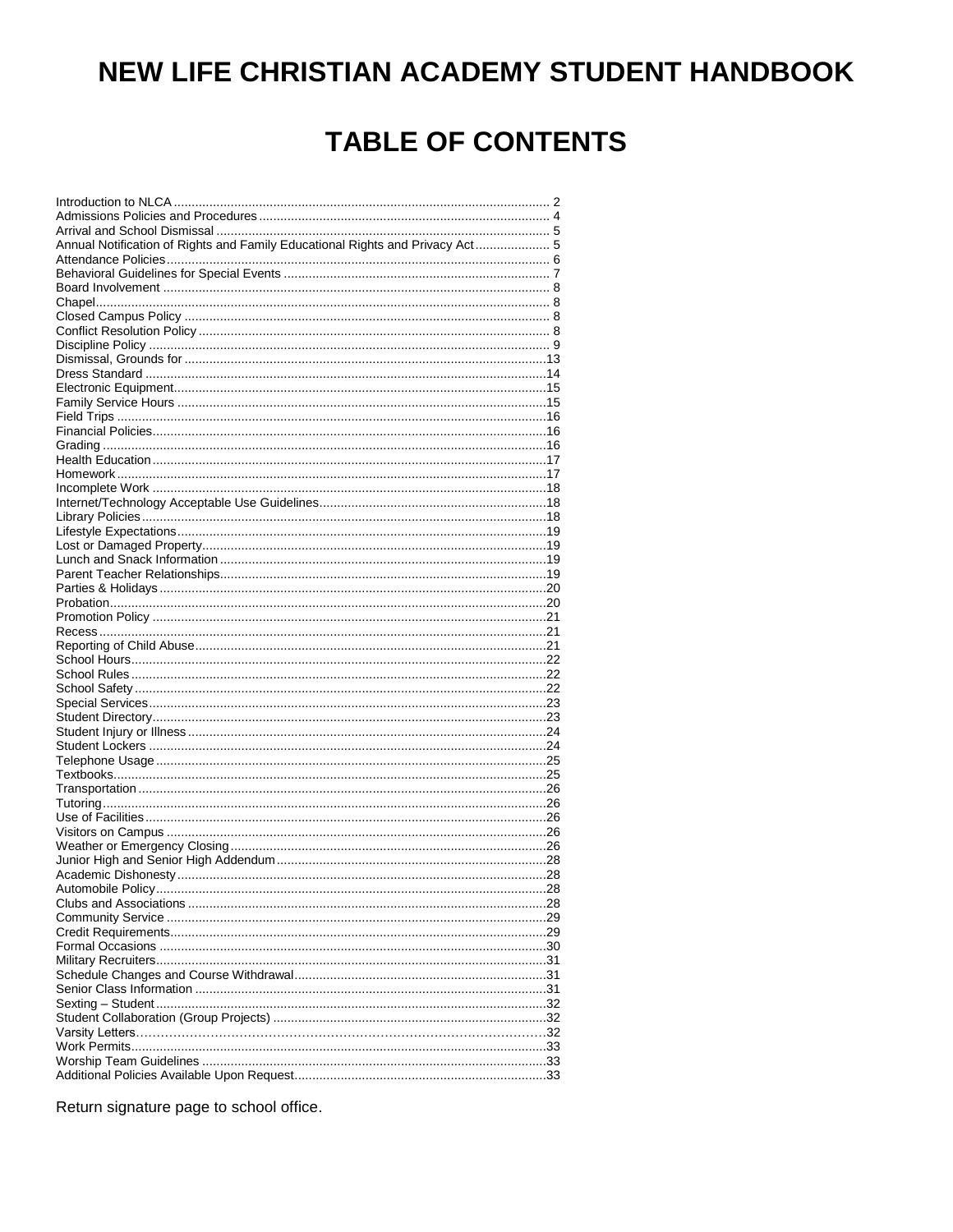## <span id="page-1-0"></span>**NEW LIFE CHRISTIAN ACADEMY IS A SCHOOL WITH A…**

#### **Mission**

Leading Academics | Authentically Christian

#### **Statement of Faith**

- We believe that there is one God, eternally existent in three persons: Father, Son, and Holy Spirit. (*Genesis 1:1*; *John 10:30, 37, 38*)
- We believe the Bible to be verbally inspired, and it is the infallible, authoritative, inerrant Word of God. (*II Timothy 3:16*; *II Peter 1:21*)
- We believe in the deity of our Lord Jesus Christ, in His virgin birth, in His sinless life, in His miracles, in His vicarious and atoning death through His shed blood, in His bodily resurrection, in His ascension to the right-hand of the Father, and in His personal return in power and glory. (*Isaiah 7:14*; *Matthew 1:23*; *Luke 1:35*; *Hebrews 4:15*; *Hebrews 7:25*; *John 2:11*; *Hebrews 9:12*; *Ephesians 1:7*; *Colossians 1:14*; *John 11:25*; *Acts 1:11*; *Revelation 19:11-16*)
- We believe that man is sinful by nature and that repentance, personal faith in our Lord Jesus Christ, and regeneration by the Holy Spirit are absolute necessities and the only way for salvation. (*Romans 3:23*; *John 3:16-19*; *John 5:24*; *John 14:6*; *Ephesians 2:18-19*; *Acts 4:12*; *Acts 21:21*; *Titus 3:5-6*; *Luke 18:9-14*; *Luke 13:3*)
- We believe in the continuing ministry of the Holy Spirit, by whose indwelling the Christian is enabled to live a godly life. (*Ephesians 5:18*; *Ephesians 4:30*; *I Corinthians 3:16, 19, 20*)
- We believe in the resurrection of both the saved and the lost those who are saved unto eternal life and those who are lost unto eternal damnation. (*John 5:28-29*)
- We believe in the spiritual unity of the believers in our Lord Jesus Christ. (*Romans 8:9*; *II Corinthians 12: 12,13*)
- We believe in creation by the direct act of God. (*Genesis 1:26-28, 5:1-2*)
- We believe that God wonderfully and immutably creates each person as male or female. These two distinct, complementary genders together reflect the image and nature of God. (*Genesis 1:26-27*)
- We believe in and follow the Biblical definition of marriage, which can occur only between a man and a woman. (*Genesis 1:27-28, 2:18, 20, 23-24*; *Matthew 19:4-6*; *Ephesians 5:23-32*)

#### **Vision**

Having experienced that love of Christ...each student will recognize and utilize God's gifting to live a civically responsible, culturally relevant, and spiritually pure life.

Possessing a quality education...each student will be equipped with the necessary skills to successfully pursue opportunities in post-secondary education, vocation, and ministry.

Maintaining a Christian character...each student will have a passion for Christ evidenced by a servant's heart, spiritual leadership, and the ability to discern and apply Truth.

### **Values**

Academic Excellence – Each student is challenged to achieve his or her maximum potential.

Christ-centeredness – Through staff, families, curricula, and atmosphere, students are challenged toward spiritual growth and maturity.

Accountability – Students, staff, and parents are expected to take responsibility for academic performance and personal conduct.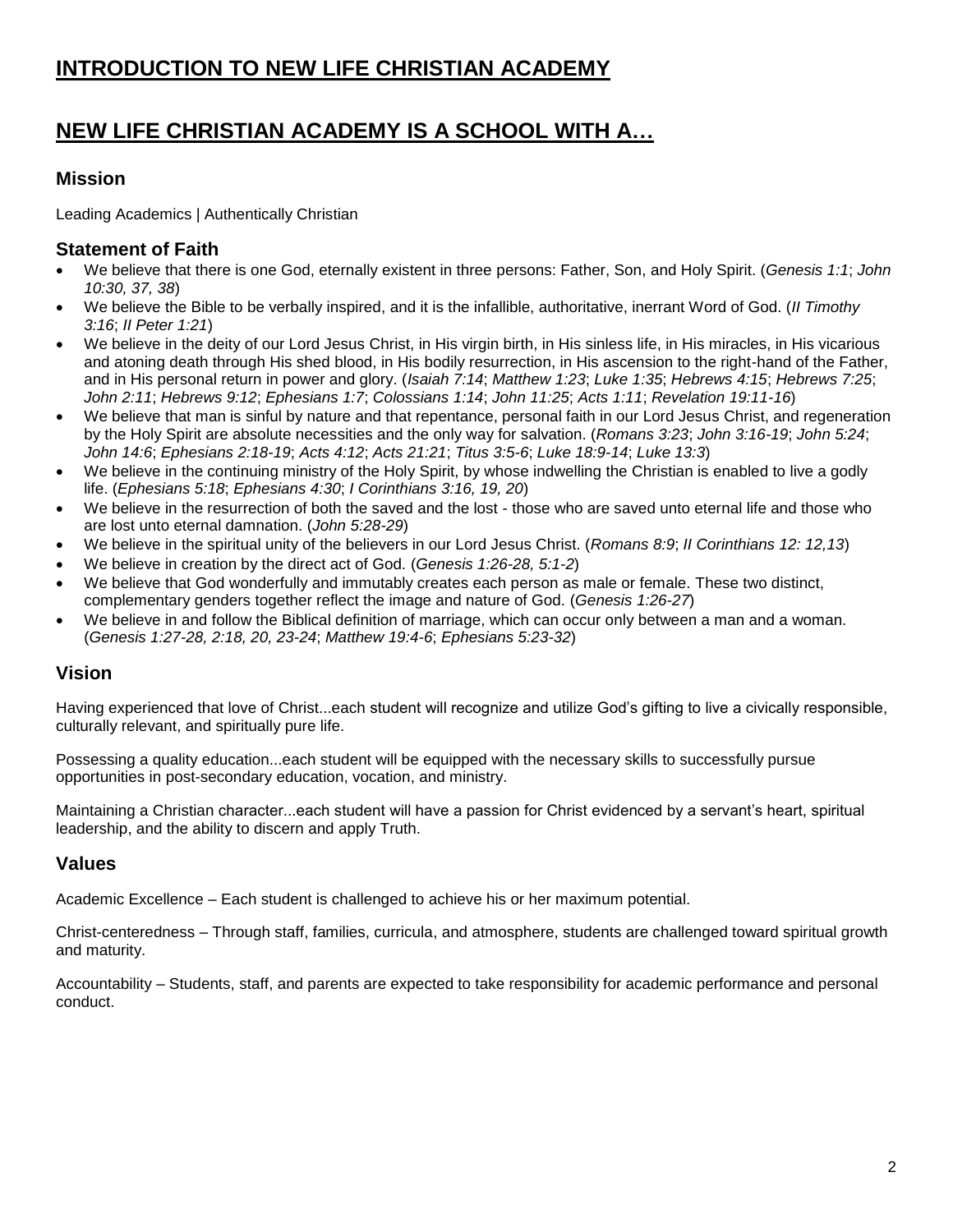### **Philosophy of Education**

New Life Christian Academy (NLCA) is a Protestant, co-educational institution, preschool through grade twelve, serving Christian families and the Christian community. The school is committed to the historic Christian perspective of life as set forth in the Bible, recognizing God as the Creator of all things, the Son of God as Savior of all who believe in Him, and the Holy Spirit as the Comforter and Convictor of all who believe in Him.

We believe God has given parents the responsibility of educating their children. NLCA desires a partnership with parents to integrate Biblical principles and spiritual values into the educational process. We are committed to developing the whole person with challenging academics, social standards, personal spiritual development, physical well-being, and emotional balance by teaching a Christian worldview based on the Truths of the Word of God.

### **NLCA School Spirit**

**School Mascot:**

Knight

**School Colors:**

Red and white

**School Fight Song:**

"Onward Knights"

(To the tune of "O, Wisconsin")

Onward Knights, to glorious battle Raise your standard high. To your heritage be true And give it your best try!

We, the Victors, We, the Champions, Will, with Christ prevail. To every friend be true And every foe assail.

Terry and Tammy Bennett, 1995

### **History of NLCA**

NLCA was founded in the fall of 1992 when North Hills Christian School and Great Lakes Christian School merged. In the fall of 1993, the school moved to its current location at the corner of Wadhams and Griswold Roads in Kimball Township. Here, the school has continued to grow both academically and in its athletics program.

#### **Handbook Revision Policy**

NLCA reserves the right to change any policy or procedure in the New Life Christian Academy Student Parent Handbook at any time, when at the discretion of the School Board, it deems the change to be in the best interest of the school. The current handbook will be available through the NLCA website. In the event there are any communications in conflict or apparent conflict with the handbook, the Student Parent Handbook shall prevail.

### **Limitation of Damages**

<span id="page-2-0"></span>In the event of any breach or alleged breach, for failure to follow the procedures or policies of this handbook, the damages, if any, shall be limited to the tuition paid for the current academic school year.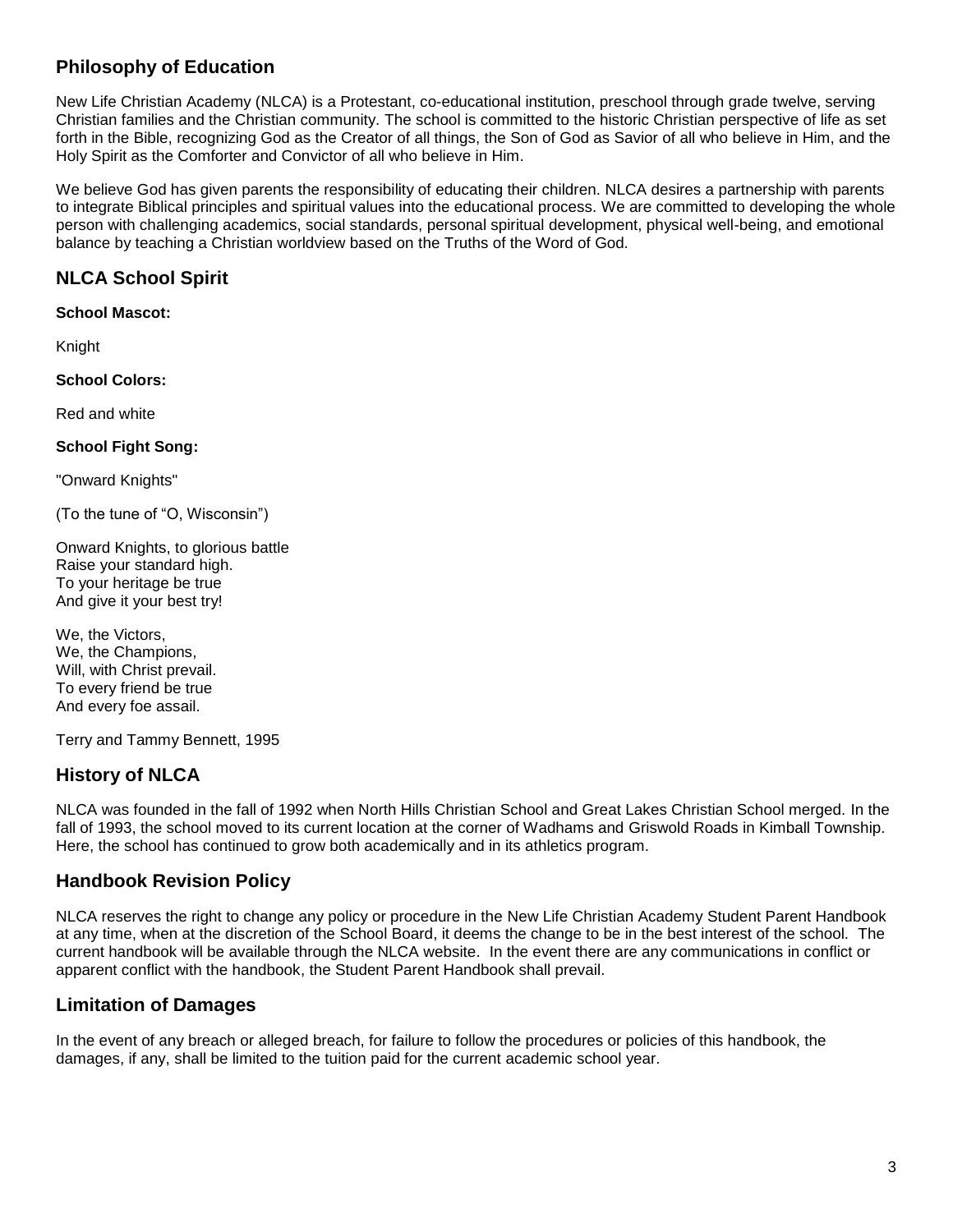## **ADMISSIONS POLICIES AND PROCEDURES**

### **Non-Discrimination Policy**

NLCA admits students of any race, color, national and ethnic origin to all the rights, privileges, programs, and activities generally accorded to or made available to students at the school. NLCA does not discriminate on the basis of race, sex, color, handicap, or national or ethnic origin in the administration of its educational policies, admissions policies, scholarship or loan programs, or athletic and other school administered programs.

#### **Admission Requirements**

#### **Admission to NLCA is contingent upon the receipt/completion of the following:**

- Completed application, including signed Statement of Faith student enrolled by parent/legal guardian
- Recommendation form (personal, teacher, or principal)
- Pastor Recommendation form
- Parent-Student Agreement signed
- Interview with Admissions Committee
- Academic testing completed (grades K-12)
- Registration fee paid
- Foreign exchange students will be handled on a case by case basis

#### **In addition, students in Preschool, Junior Kindergarten, and Kindergarten must have:**

- Birth certificate (photocopy acceptable)
- Social security card (photocopy acceptable)
- Physical with vision and hearing tests completed
- Meet birth date requirements (September 1st, although June 1st is preferred for boys)

#### **Additional admissions information:**

- Students must express a desire to attend NLCA.
- Students must demonstrate an ability to function at grade level. Resource Room openings are limited, and students will be accepted based upon available space in the program and NLCA's ability to meet their academic needs. Full disclosure of all IEP, 504 Plan, and academic/cognitive testing must be made to NLCA. As a private school, NLCA is not required to provide accommodations for its students.
- No new students will be accepted for enrollment after March 1st unless they are moving into the area and are transferring from another ABeka school.
- All new students enter on a one-semester probation to determine their academic, spiritual, and behavioral suitability as a student at NLCA.
- Each family must adhere to our Statement of Faith as evidenced by active, ongoing participation in a Bible-believing church.

#### **Admissions/Re-enrollment to NLCA will not be granted under the following conditions:**

- Applicant has a continuing record of juvenile or school-related offenses.
- Applicant has felony convictions.
- Applicant has emotional, physical, or academic limitations that cannot be accommodated by NLCA.
- Applicant comes from a home where neither parent subscribes to the Statement of Faith.
- Applicant has been expelled from any school system.

Students expelled from NLCA or asked to not re-enroll as a student at NLCA, may apply for reinstatement at the beginning of the following semester. Acceptance will not be considered by the Board until all required conditions set forth during the expulsion process or Student Review Board meeting have been met. At that time, the student may go through the admissions process, and acceptance will be contingent upon Board approval.

#### **Homeschool students who transfer to NLCA:**

- Must show written proof of completion of course work.
- Must provide written documentation of text/curriculum used in schooling.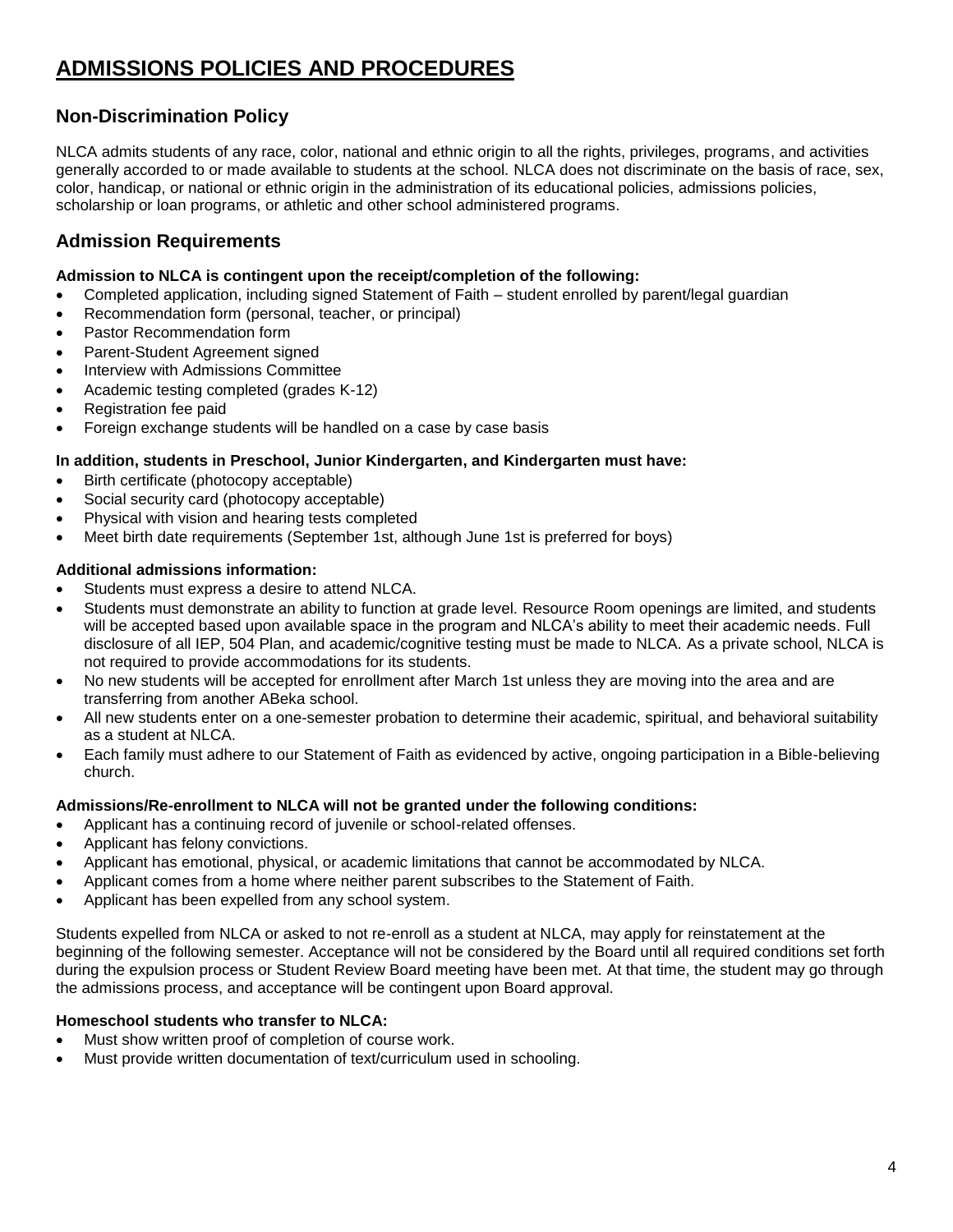### **Admission of Conditional or Probationary Students**

NLCA strives for excellence in all areas and desires that all students be successful at their grade level. We also recognize that not all students who apply for admission to NLCA have the same academic background as students who have been attending the school. We acknowledge that some of these students need to have extra time and/or remediation to be able to perform at grade level. This policy addresses the procedures for identifying and tracking new students who test below the grade level expectations in reading or math, but are accepted for admission to NLCA on a conditional status.

- 1. The Admissions letter sent to the family will specifically identify the academic area(s) of concern and state that the student is being accepted on a provisional or conditional status. This notice will state that NLCA expects that the parents and the student will take necessary steps to achieve the goal of grade-level performance as soon as possible during the current school year. Recommendations to the family may include extra remedial homework, after-school tutoring by the classroom teacher or other NLCA staff, outside tutoring help arranged by parents, or professional testing for learning disabilities. The admissions letter will state that progress will be closely monitored until their student is able to demonstrate ability to work at grade level.
- 2. Teachers will be made aware of testing results for all "new" students assigned to their classrooms and will have the opportunity to review the admission tests and any admissions letters to parents that specifically state conditions, etc. Teachers will closely monitor the progress of all new students, especially those who test below grade level. Students in grades 6 - 12 will be given a Probationary Contract that will include academic expectations and/or required remediation as indicated by testing results.
- 3. Teachers will communicate concerns about students as soon as a problem is evident, and each student will be tracked at "checkpoint" times throughout the first semester. The elementary principal will monitor the elementary students, and the Student Review Committee will monitor junior high and high school students.
	- a. First progress report establish elementary probationary contract if necessary for students not making expected progress and evaluate probationary contracts of students in 6-12 grades.
	- b. First report card (end of 1st quarter) continue to monitor all students, and use/change Probationary Contracts; parents will be informed of progress; continue tutoring, etc. if student continues to be below grade level expectations.
	- c. End of first semester evaluate student's progress if student is not working up to grade level at this time, parents will be again notified that the student is not meeting grade level expectations. Parents will be told at this time that their student will possibly be required to repeat the present grade next year or withdraw from NLCA.

## <span id="page-4-0"></span>**ARRIVAL AND SCHOOL DISMISSAL**

Doors will open at 7:30 AM, and students may wait inside. Duty teachers begin supervising students at 7:30 in the morning and supervise after school until 3:15 PM.

Junior and senior high students enter and exit through the main front doors. Before school, elementary students should wait in the elementary hallway near their classrooms.

Students should be picked up promptly at their dismissal time. Conduct before and after school should be orderly. Students are not to run in the parking lot area or climb in trees.

Kindergarten through fifth grade students will line up on the sidewalk at the elementary entrance. Students with late arriving transportation (after 3:00 PM) will wait near the main entrance. Students waiting for older students from their carpool to be dismissed must be seated on the benches or in their carpool's vehicle.

### <span id="page-4-1"></span>**ANNUAL NOTIFICATION OF RIGHTS AND FAMILY EDUCATIONAL RIGHTS AND PRIVACY ACT**

The Family Educational Rights and Privacy Act (FERPA) affords parents and students aged 18 years and over ("eligible students") certain rights with respect to the student's education records. They are:

1. The right to inspect and review the student's education records within 45 days of the day the School receives a request for access. Parents and eligible students should submit to the school principal a written request that identifies the record(s) they wish to inspect. The principal will make arrangements for access and notify the parent or eligible student of the time and place where the records may be inspected.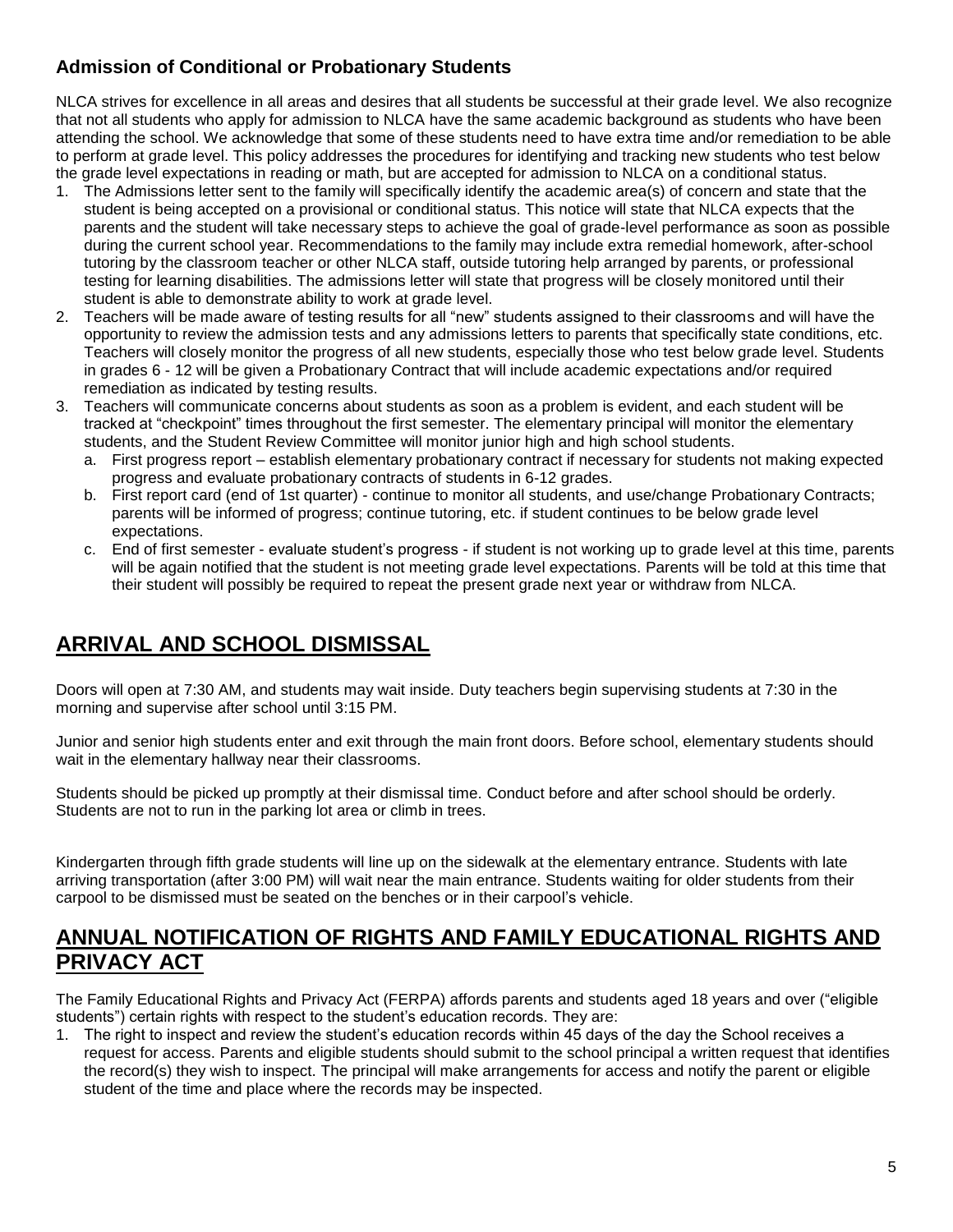- 2. The right to request the amendment of the student's education records that the parent or eligible student believes are inaccurate, misleading, or in violation of the student's rights of privacy. Parents or eligible students should write the school principal, clearly identify the part of the record they want changed, and specify why it is inaccurate, misleading, or in violation of their privacy rights. If the School decides not to amend the record as requested by the parent or eligible student, the School will notify the parent or eligible student of the decision and advise them of their right to a hearing regarding the request for amendment. Additional information regarding the hearing procedures will be provided to the parent or eligible student when notified of the right to a hearing.
- 3. The right to consent to disclosures of personally identifiable information contained in the student's education records, except to the extent the law authorizes disclosure without consent.
- 4. The School will disclose personally identifiable information contained in education records without consent as permitted or required by law, including under the following circumstances:
	- a. To school officials with legitimate educational interests. A school official is a person employed by the School as an administrator, supervisor, instructor, or support staff member (including health or medical staff and law enforcement personnel); a person serving on the School Board; a person or company with whom the School has contracted to perform a special task (such as an attorney, auditor, medical consultant, or therapist); or a parent or student serving on an official committee, such as a disciplinary or grievance committee, or assisting a school official in performing his or her tasks. A school official has a legitimate educational interest if the official needs to review an educational record in order to fulfill his or her professional responsibility.
	- b. Upon request by the parent or eligible student, to officials of another educational agency or institution in which a student seeks or intends to enroll.
	- c. Directory information will be disclosed unless a parent or eligible student notifies the school principal in writing within ten (10) days from the date of this notice that he/she wishes to exercise his/her right to refuse to let the School designate any or all information about the student as directory information. Directory information is defined as information which would not generally be considered harmful or an invasion of privacy if disclosed and includes, but is not limited to, the student's name, address, telephone listing, electronic mail address, photograph, date and place of birth, major field of study, dates of attendance, grade level, enrollment status, participation in officially recognized activities and sports. Directory information may also include weight and height of members of athletic teams, degrees, awards and honors received, the most recent previous educational agency or institution attended, and other information that is generally found in directories, yearbooks, and athletic programs.
	- d. Names, addresses, telephone numbers of high school students will be made available to recruiting representatives of the armed forces and service academies of the United States to be used to inform students of educational and employment opportunities unless a parent or eligible student notifies the school principal in writing he/she does not want this information to be accessible to such recruiting representatives.
- 5. The right to file a complaint with the U.S. Department of Education concerning alleged failures by the School to comply with the requirements of FERPA. Correspondence may be sent to: Family Policy Compliance Office, U.S. Department of Education, 400 Maryland Avenue S.W., Washington, DC 20202-4605

## <span id="page-5-0"></span>**ATTENDANCE POLICIES**

Please call the school office by 8:00 AM to report student absences.

#### **Compulsory Attendance Law**

Michigan law requires that every parent or guardian having charge of a child age six to eighteen shall send that child to school for the entire school year, and the child's attendance shall be continuous and consecutive. Parents who violate the School Compulsory Law are subject to court action that could result in fine, imprisonment, or both.

### **NLCA Attendance Philosophy**

Regular and punctual attendance affects the student's scholastic achievement. Most courses of study are sequentially developed; therefore, absences impede the student's ability to profit from what is offered. It is imperative that parents and students understand the importance of carefully scheduling vacations and times away from school so that absences are kept to a minimum.

#### **Excused absences**

- 1. An excused absence will be granted for the following reasons:
	- a. Personal illness of student
	- b. Doctor or dental appointment
	- c. Death in the family
	- d. Unavoidable crisis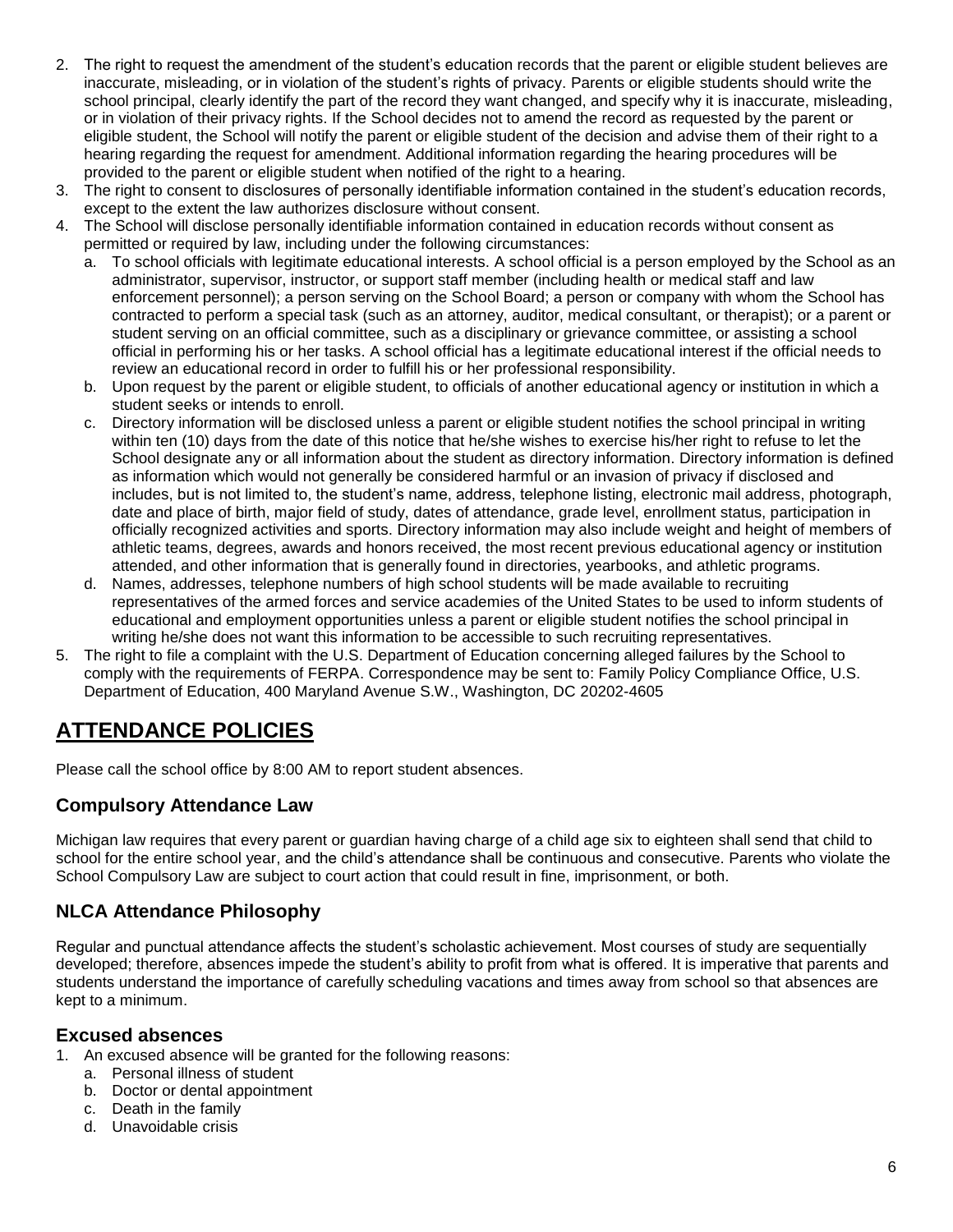- 2. The administration reserves the right to make individual judgments concerning the validity of these requests. The reason for the absence determines whether the absence is excused or unexcused.
- 3. Pre-arranged absences may be excused at the discretion of and with the approval of the administration. Pre-arranged absences are to be no more than 5 consecutive absences and no more than 10 days per year under the following conditions:
	- a. One-week notice prior to the absence will be required under normal situations.
	- b. Parent notification is expected.
	- c. Administration will make the final decision regarding the excused status of pre-arranged absences.
	- d. The student will inform the teachers and gather available assignments for the time of absence. Since the school calendar allows for many vacations in and around the holiday season, parents should try to arrange vacations and doctor's appointments to coincide with school vacation time.
	- e. Students will be granted the same number of days missed in which to complete assignments and turn them into the teacher. Credit will not be given after this time has elapsed.
	- f. Students must arrange a time to meet with teachers in order to get help needed after an extended absence. Class time may not be used to catch-up a student at the expense of others.
- 4. Cases of long-term illness will be evaluated by the administration on an individual basis. A doctor's note of explanation of the illness/medical issue may be requested in order to excuse the absences.
- 5. Students must attend school for a minimum of 3 hours on a particular day in order to participate in the extracurricular activities or practices of that day. The school office staff may make an exception for illness.
- 6. Students are expected to attend school the day following school activities/events, such as the school play or athletic events. Attendance is part of the learning experience – such as teaching a good work ethic and learning to make appropriate choices regarding which extracurricular activities they choose to support.
- 7. Students may not exceed 10 absences (excused and unexcused) per semester. Excessive absences may be referred to the Student Review Board.
- 8. Excessive pupil absenteeism can result in disciplinary action, grade reduction, failure to pass a grade, or court action.

### **Long-Term Absence Policy**

If educational services are desired for a student facing a long-term absence (more than 10 consecutive school days) due to illness or other circumstances, tuition payments must be continued through the absence period. In the case of illness, a doctor's note must be supplied in order for these accommodations to be met. All completed assignments must be returned in a timely manner (pre-determined time limits between school and parents) in order to keep both the student and the teacher current in the coursework. Summer school may be necessary in order to show evidence of coursework completed satisfactorily. Failure to complete the coursework in a timely manner creates a gap in the education of the student which may affect learning at a later time.

### **Early Dismissals**

If you find it necessary to pick-up your child earlier than regular dismissal time, please notify your child's teacher by note or contact the school office by telephone. The parent must sign-out the child at the office.

### **Tardy Policy**

Acceptable reasons for tardiness are weather-related issues (ice, etc.), doctor appointments, and car problems. Carpools are not acceptable excuses because if a child is not ready, the carpool needs to leave without him/her. Promptness and being ready on time are important skills to have in the working world.

Students who are tardy will come to the office to receive a pass to enter class.

- 1. After three tardies, for students in grades 6-12, parents will be notified, and students will lose 2% of their marking period grade (for that class) for each additional tardy past the third tardy.
- <span id="page-6-0"></span>2. Students with excessive tardies may be referred to the Student Review Board.

### **BEHAVIORAL GUIDELINES FOR SPECIAL EVENTS**

Field trips, school fine arts productions, and athletic activities are a privilege for students. NLCA desires to maintain a good testimony in the community; therefore, if a student does not conduct himself/herself in accordance with the Student Conduct Standard, this privilege could be taken away. Any student who does not obey the parent/driver shall be reported to the teacher, and these situations will be discussed with administration for potential disciplinary action. Students are expected to abide by the school rules at special events, sporting events, and on field trips. Violations occurring at any of these events will be dealt with in the same manner they would be handled if they occurred on school campus.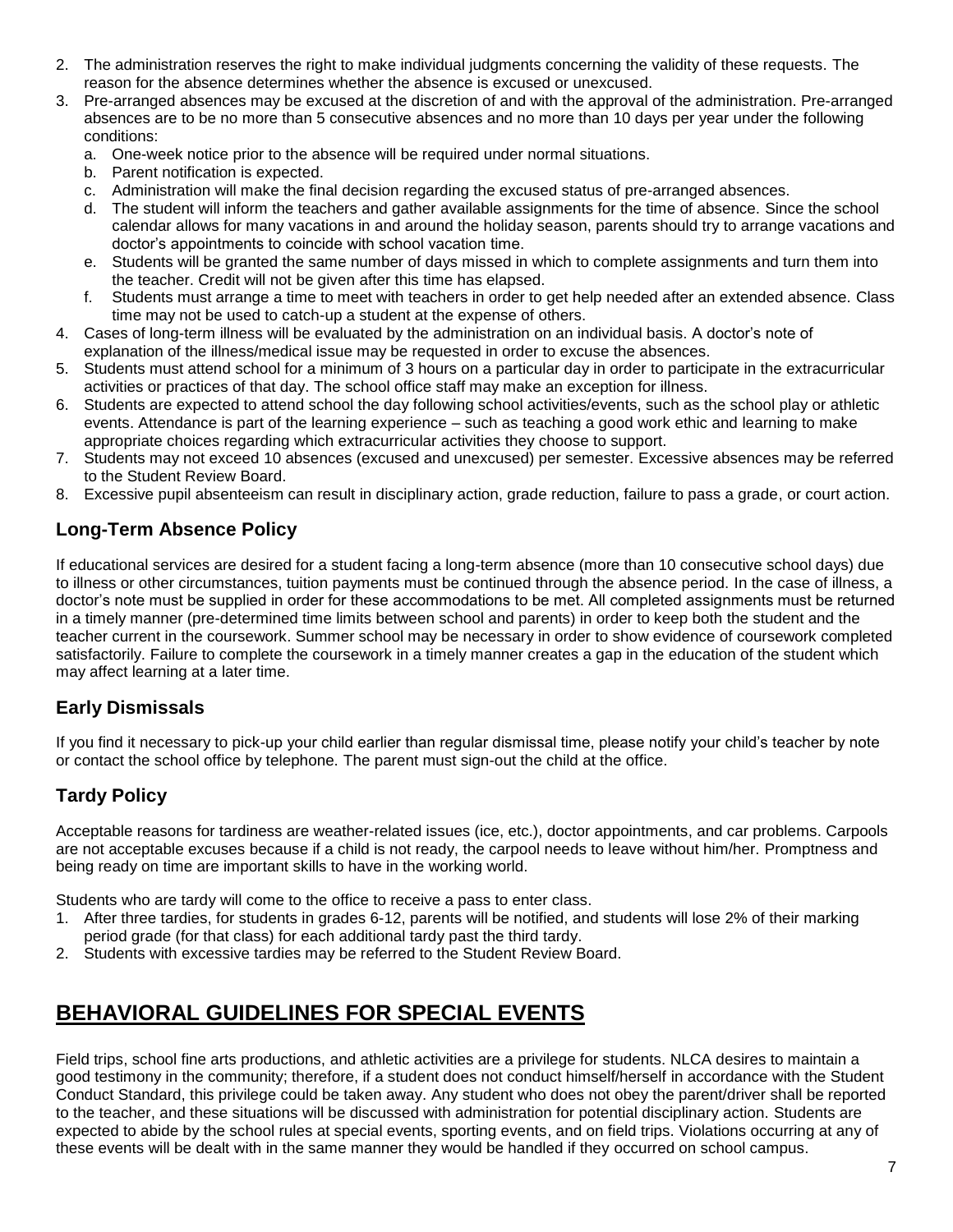## <span id="page-7-0"></span>**BOARD INVOLVEMENT**

Our school desires to work in harmony with home and church. In keeping with this principle, association members may attend board meetings except during executive sessions. Meetings are held the second Tuesday of the month. The School Board has seven members, elected at the annual meeting in the fall. Members serve (staggered) three year terms.

#### **Standing Committees for School Board**

- Admissions
- Athletic Liaison
- Building and Grounds
- Discipline (Student Review Board)
- Education
- Finance
- Spiritual Life of NLCA
- Technology Liaison
- <span id="page-7-1"></span> Ad hoc committees may be established for various reasons throughout the school year. Parents may be invited to serve on these ad hoc committees.

## **CHAPEL**

Age appropriate, regular chapel time will be held as part of the school program. Chapel attendance is required of all students. These chapel times are designed to provide a positive, meaningful experience for all students of NLCA. Disrespect, mockery, or inappropriate behavior will result in immediate removal from chapel and appropriate discipline. It is expected that students will be courteous and respectful to chapel guests at all times. Parents are welcome to attend chapel at any time.

## <span id="page-7-2"></span>**CLOSED CAMPUS POLICY**

NLCA has a closed campus policy. Students may not leave the school campus during school hours without permission from the office. Additionally, students are not to be in the parking lot during the school day unless they have received permission from the school office.

## <span id="page-7-3"></span>**CONFLICT RESOLUTION POLICY**

In the normal course of the operation of NLCA, disagreements will arise. Jesus spoke of this in Matthew 18:7. Such disagreements may arise between parents, staff, administration, board members, outsiders, or some combination of members of these groups. In dealing with disagreements, the School, as represented by its administration and board, has multiple responsibilities.

First, the School has a responsibility to strive for restoration of the relationship between the parties involved. This is handled effectively using principles outlined in Matthew 18:15-17. In many cases, the School may also be perceived as co-offender because of the nature of its responsibility for the actions and activities of the faculty, staff, board, parents, and students that may take place at the school or anywhere these individuals can be seen as representing the school.

The following procedure should be undertaken by the parties in the conflict:

- 1. The offended party should contact the party that has given the offense to discuss the issue and pray for mutual understanding. The principles of Matthew 18:15-17 should be employed.
- 2. If, after consultation and prayer for mutual understanding, no reconciliation is reached, they should agree to go together to an administrator for counsel. If faculty or staff are involved, the first contact should be the immediate supervisor. Otherwise, the school administrator or one of the principals should be contacted.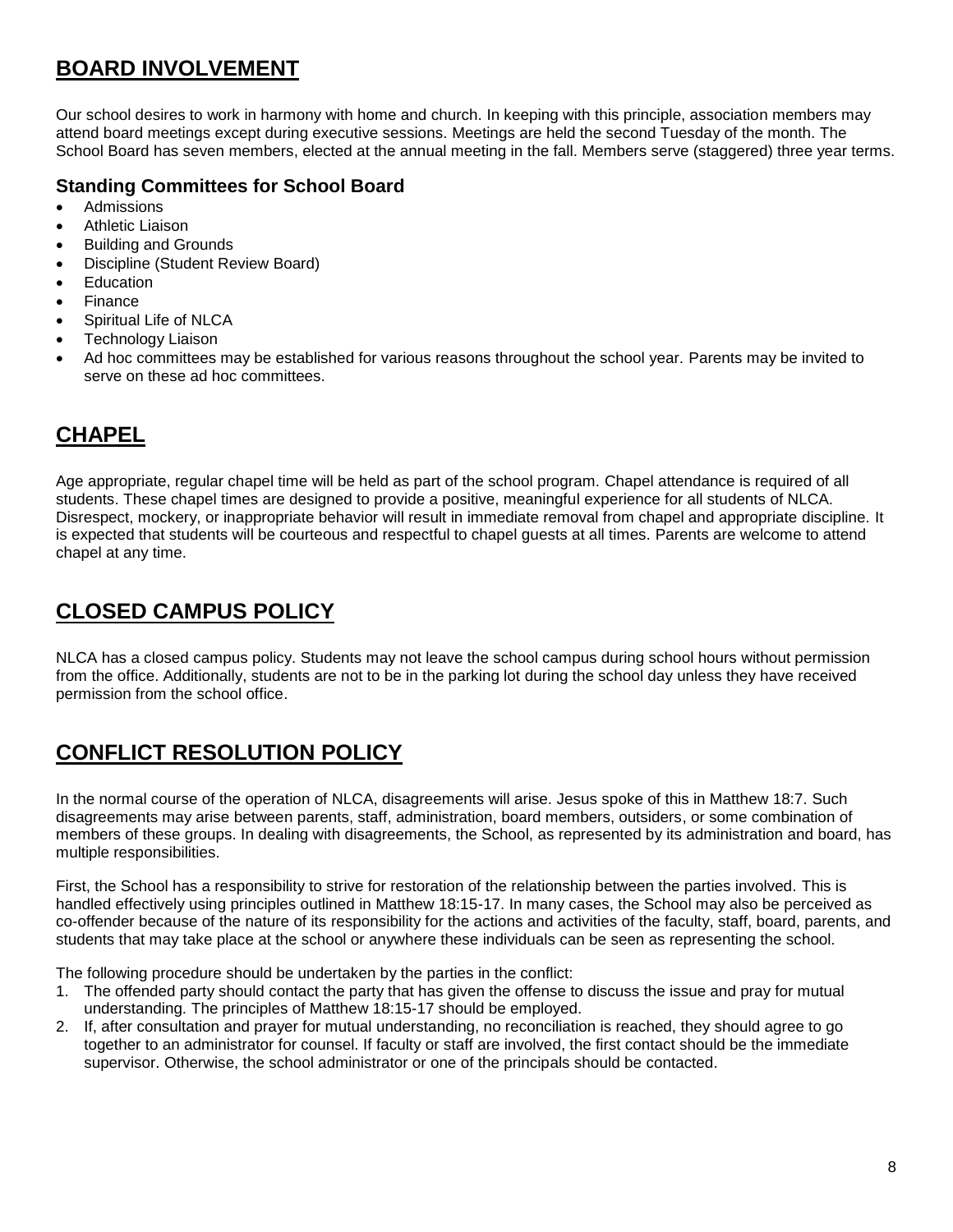- 3. If consultation with a first administrative representative is not successful in resolving the issue, involvement of successive levels of authority within the school is appropriate: Administrator, Education Committee, School Board, Mediation/Arbitration. When the need arises for the administration or a board member to become involved in the resolution of a conflict, additional actions must be taken. In most cases, the School as represented by the administration or board, because of its general responsibility for the actions of the people employed by the School or attending the School, must consider itself involved in the offense. The objective must be to take action to heal the relationship between the individual and the School.
	- a. The School (administration or board) must humbly offer immediate apology for any way it may have contributed to the offense.
	- b. The School should make every attempt to assist in restoring the relationship of the specific parties involved.
	- c. The School should take any necessary action to make certain that it has done everything possible to assure that by action or inaction it does not contribute to, cause, encourage, or condone the offensive action.
	- d. Every effort should be made to assure that future recurrences of the offense are avoided.

#### **Special Cases**

#### **The offended party is not willing to confront the offender.**

Usually this case arises when the offended party contacts a staff member, parent, or a board member to voice a complaint about an offense. The following procedure is appropriate:

- 1. The individual contacted should apologize on behalf of the School for any offense taken and any part the School may have played in creating the offense. (Restore relationship to School, model proper response to offense given.)
- 2. The individual contacted should attempt to disciple the offended party to understand the scriptural principles for restoration of relationships. (*Matthew 5:23-24*; *Matthew 18:15-17*; *Ephesians 4:17-32*)
- 3. The individual contacted should offer to accompany the offended party in meeting with the offending party to facilitate the restoration of the relationship.
- 4. If the offended party remains unwilling to follow the principles of restoration, the apology on behalf of the school should be reiterated, and the individual contacted should get in touch with the offender. (If in doubt, contact administration.)
- 5. The offender should then pray for wisdom. Matthew 5:23-26 clearly exhorts an offender to be reconciled to the offended.
- 6. Having counseled the offended party about reconciliation and having informed the offender, the school will encourage complete resolution in compliance with the stated procedures.

#### **Offended discusses the offense with uninvolved parties.**

If a member of the staff or board becomes aware of talk associated with a perceived offense among uninvolved parties, the administrator should be immediately informed.

- 1. The administrator should determine the identity of the original offended party.
- 2. An appropriate individual should be sent to talk with the offended party to confront them with the sin of gossip and help them understand the Lord's abhorrence of this practice. (*Romans 1:29*; *II Corinthians 12:20*)
- <span id="page-8-0"></span>3. Actions of resolution of conflict should then proceed as discussed in the previous sections.

### **DISCIPLINE POLICY**

NLCA hopes to collaborate with the home in developing good habits in each student based on the following principles of student conduct:

- Cheerful obedience and respect for authority
- Responsibility
- Courtesy and respect for others and their property
- Cooperation with others
- Cleanliness in person and property
- Truthfulness and honesty in work and life
- **Promptness**
- Morally good conduct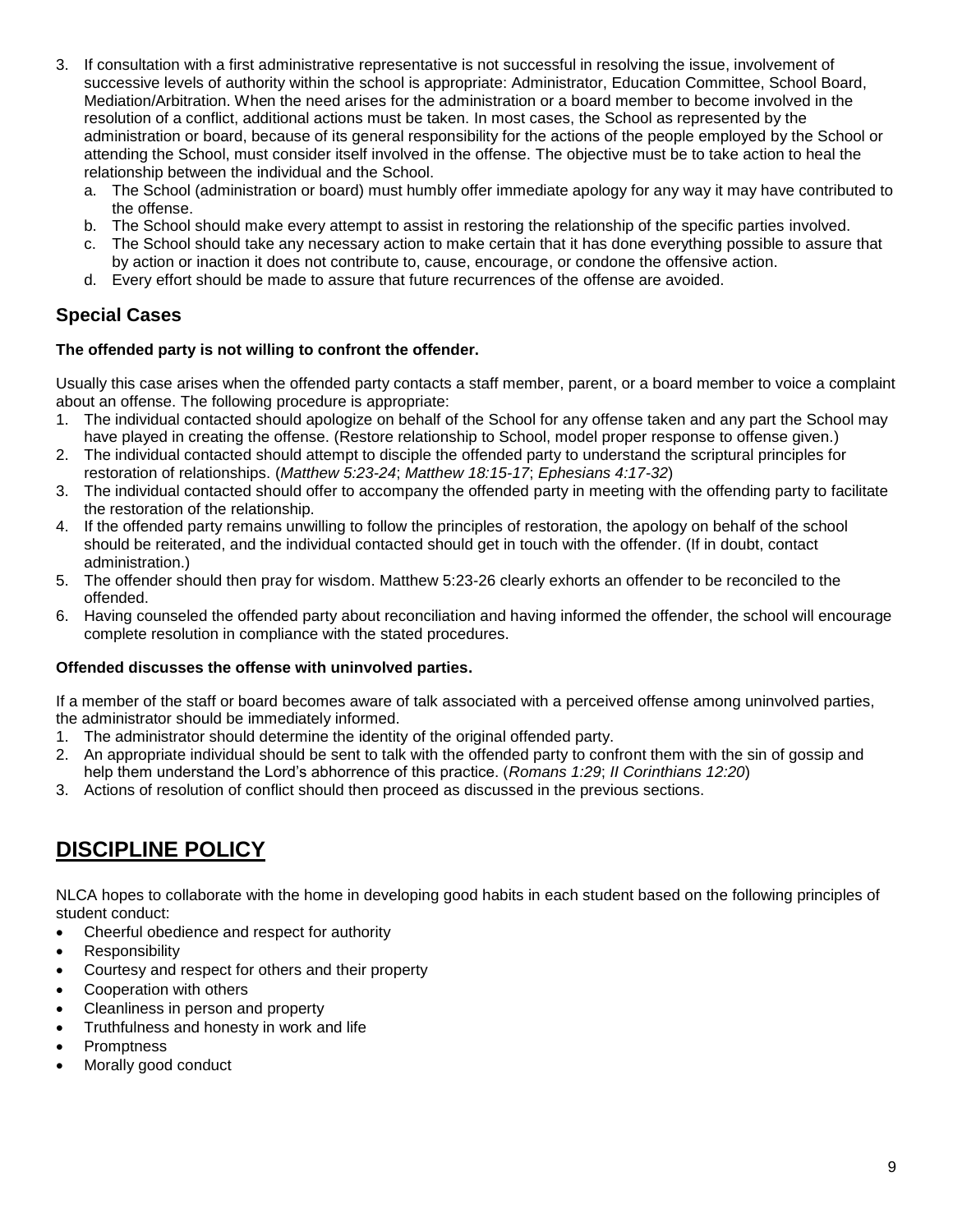The standards of the school do not tolerate profanity, obscenity (in action or word), or disrespect to God, country, or school personnel. Students are expected to follow state law and refrain from alcohol and cigarette use. This includes vapor inhalants and oral tobacco. The practice of spiritual rebellion in contrast to the signed Parent/Student Covenant, especially occult activities (ouija board, astrology, etc.) will be investigated and jeopardize the family's involvement with the school. In the event that a student violates the principles of student conduct, the following disciplinary procedures apply.

### **General Information**

- Elementary infractions will be addressed on a situational basis and disciplinary actions may be applied.
- All rules of conduct are required as agreed upon in the Parent/Student Covenant.
- Parent contact will be made by notice of concern form, demerit slip, detention slip, letter, email, a phone contact, or other responsible form of communication regarding the disciplinary action.
- In all cases, the Student Review Board has broad discretion to determine disciplinary measures.
- At its discretion, the School Board may review the actions of the Student Review Board. The decision of the Board is final.

#### **Academic Dishonesty**

Honest behavior is the responsibility of all members of the learning community. Violation of this policy includes, but is not limited to the following forms of academic dishonesty: misrepresenting one's knowledge through acts of cheating, intentional plagiarism, copying another student's work or allowing another student to copy one's work, obtaining sensitive information about tests/exams in advance, using or consulting unauthorized material or devices on papers, quizzes, tests/exams, and using previously completed, or portions of previously completed, projects or papers for more than one course without teacher permission. Plagiarism is defined as the act of wrongfully using or taking credit for the work or ideas of others without giving due credit. Papers are sent to "Check4Plagiarism"

- 1<sup>st</sup> occurrence: parent contact, 1 day suspension
- Repeat violation: parent contact, 5 day suspension and student must meet with Student Review Board

### **Automobile Policy**

Failure to observe the automobile policies will result in the following:

- 1st occurrence: warning
- 2nd occurrence: one-week suspension from driving to school
- 3rd occurrence: cancellation of driving privileges at NLCA

### **Computer Fraud**

Intentionally accessing a computer, computer program, computer network, Wi-Fi, or system to acquire, alter, damage, delete or destroy property, or other unauthorized use of the computer is forbidden.

- 1st occurrence: suspension up to 5 days, parent contact, recommendation for expulsion if appropriate
- Repeat occurrence: 10 days suspension, parent contact, recommendation for expulsion if appropriate

#### **Defiance of School Personnel's Authority (Insubordination)**

Students must respect the authority of all teachers/staff and the rights and property of all others.

- 1<sup>st</sup> occurrence: parent contact, detention
- Repeat occurrence: suspension (1, 3, or 5 days).
- After third occurrence, student must meet with the Student Review Board

#### **Destruction or Defacement of School Property**

- 1<sup>st</sup> occurrence: suspension up to 10 days, conference with parents, and restitution made
- Repeat occurrence: recommendation for expulsion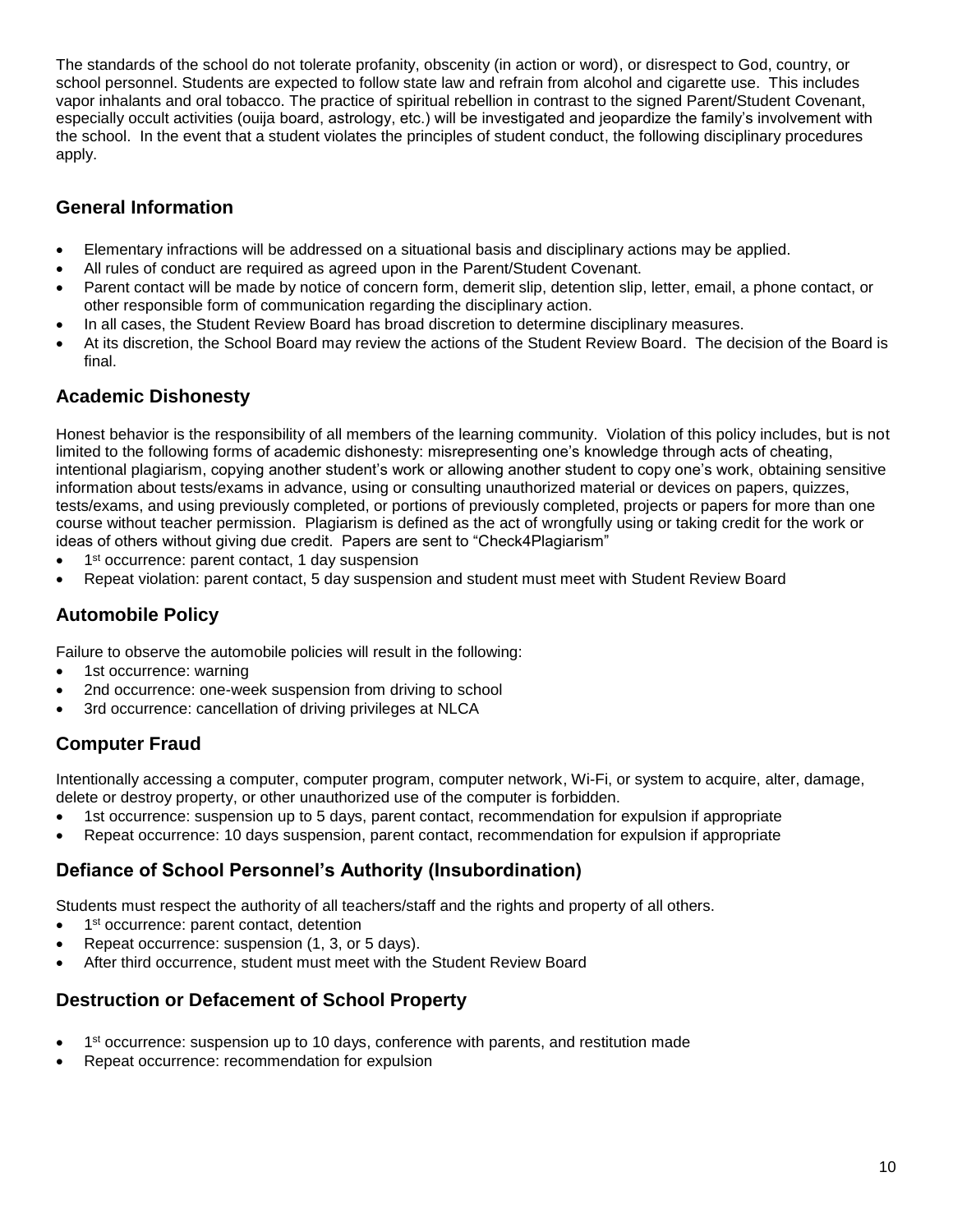### **Disorderly Conduct or Inappropriate Behavior**

Profane or obscene language, loud and aggressive actions and behavior, or words antagonistic to school objectives or resulting in adverse effects on others will not be tolerated.

- 1<sup>st</sup> occurrence: parent contact, Detention
- Repeat occurrence: suspension (1, 3, 5, or 10 day suspension)
- After third occurrence, student must meet with the Student Review Board

### **Dress Standard Violation**

If a student's attire does not meet school dress standard, he/she will be referred to the office. The student may be sent home, upon parent contact, to change clothes before returning to class or asked to modify his/her attire in some way. (See **Error! Reference source not found.** page 14.)

- 1<sup>st</sup> occurrence: parent contact
- Repeat occurrence: detention

### **Eating and Drinking**

Eating or drinking any food item in the classroom or in the hallway is not allowed unless given explicit permission. Students are not allowed to chew gum in the school building.

- 1<sup>st</sup> occurrence: lunch detention
- Repeat occurrence: detention

#### **Endangering the Health and Safety of Others**

- 1. Reckless driving or excessive speed on school property is prohibited.
- 1st occurrence: warning
- 2nd occurrence: one-week suspension of driving privileges
- 3rd occurrence: cancellation of driving privileges at NLCA
- 2. Throwing of snowballs, sticks, rocks, stones, etc. is prohibited on school campus.
- 1<sup>st</sup> occurrence: detention
- Repeat occurrence: parent contact, suspension (1, 3, or 5 days), student must meet with Student Review Board

### **Fighting**

- 1<sup>st</sup> occurrence: parent contact, 5 day suspension, student must meet with the Student Review Board
- Repeat occurrence: 10 day suspension and recommendation for expulsion if appropriate

### **Forgery**

Forgery includes falsely making or changing a written paper, signing someone else's name, and/or falsely making or copying documents or other items.

- 1<sup>st</sup> occurrence: parent contact, 1 day suspension
- Repeat occurrence: parent contact, 3 day suspension, student must meet with Student Review Board

#### **Harassment / Bully-Like Behavior**

Any unwelcome advances including physical, verbal and/or written harassment, including on social media, will not be tolerated. The offended party must report any incident to the administration immediately so that action can be taken. This includes, but is not limited to, racial, sexual, and gender-based harassment.

- 1<sup>st</sup> occurrence: parent contact, up to 5 days suspension, student must meet with the Student Review Board
- Repeat occurrence: 10 day suspension, recommendation for expulsion if appropriate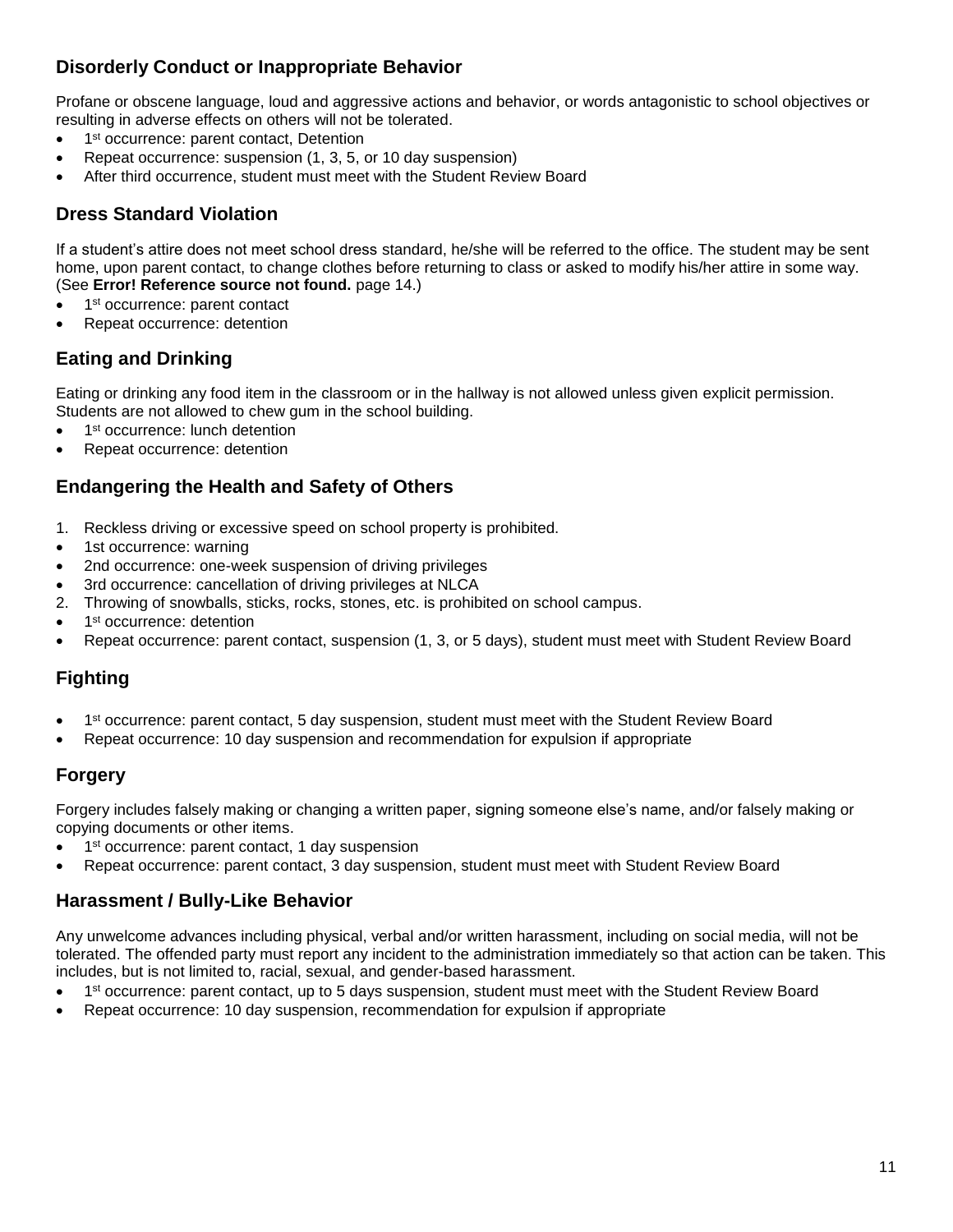### **Late Assignments**

- 1. Work not turned in on the due date will not be accepted. A zero will be given for the assignment.
- 2. Teachers (individually) may have a policy of giving one "freebie" the opportunity to turn in an assignment one day late – one assignment per marking period with or without a grade penalty. (Students will be made aware of individual policies.)
- 3. Students receive one day, for each day absent, to complete make up work.
- 4. Long-term assignments are due on the due date or the first day back after an absence. (In other words, if you are absent Monday and a long-term assignment is due on Tuesday, it is due for you as well.)
- 5. Repeat occurrence: If this becomes a problem for a student, the student will be referred to the Student Review Board.

### **Missing Detention**

Detention may be rescheduled one time only – prior to the day it is to be served—without penalty.

Each additional occurrence: original detention served plus an additional day of detention will be given to serve

#### **Misuse of Electronic Communication Devices**

Electronic Communication Devices (internet enabled devices) must be turned off and in student lockers during school hours (7:50 AM– 2:55 PM)

- 1. Electronic Communication Devices may only be used with the permission of office personnel and must be used in sight of the office personnel.
- 2. If a teacher or staff member finds a student with his or her Electronic Communication Device out, whether it is on or off, the teacher or staff member will confiscate the device and give it to the office personnel.
- 1<sup>st</sup> occurrence: verbal warning, Electronic Communication Device is confiscated and will be returned to student upon request at the end of the day.
- Repeat occurrence: detention, Electronic Communication Device is confiscated and will be returned when a parent comes to school to retrieve it.

#### **Other Serious Violations**

Serious violations include extortion; making a bomb threat; arson; triggering a false fire alarm; and possession and/or use of explosives and/or fireworks, smoke/stink bombs, etc.

• 1<sup>st</sup> occurrence: parent contact, up to 10-day suspension, possible recommendation for expulsion

#### **Public Display of Affection**

NLCA has a hands-off policy on school campus and any NLCA school activity that is on or off campus.

- 1<sup>st</sup> occurrence: verbal warning
- Repeat violation: parent contact, detention

#### **Student Lockers**

Students who violate the locker and padlock policy will be subject to discipline as follows:

- 1st occurrence: detention
- 2nd occurrence: 1 day suspension
- 3rd occurrence: meeting with the Student Review Board

#### **Substance Use on or off campus**

Substance use by students on campus, at any school activities or functions, or off campus will not be tolerated. This includes digital or print photos or images showing substance use that are shared with others or posted online through social media (e-mail, Facebook, twitter, Snapchat, Tumblr, Instagram, etc.) Substance use includes but is not limited to alcohol, tobacco, nicotine products (Cigarettes, e-cigarettes, vaping, hookahs), illegal drugs, inappropriate use of prescription drugs, and drug paraphernalia.

- 1<sup>st</sup> occurrence: parent contact, up to 10 day suspension, meeting with the Student Review Board, and recommendation for expulsion
- Repeat occurrence: parent contact, 10 day suspension, and recommendation for expulsion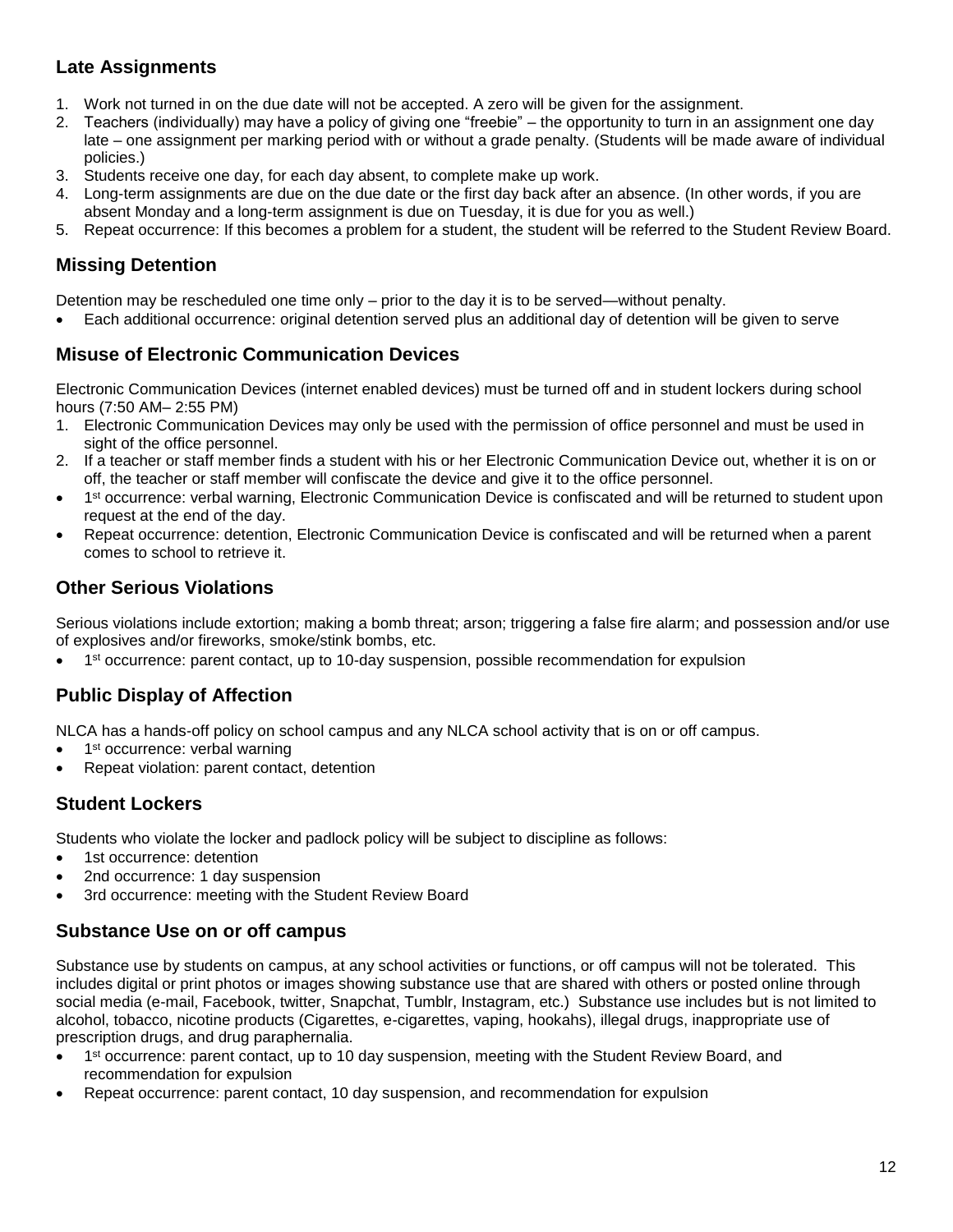### **Theft**

- 1<sup>st</sup> occurrence: parent contact, up to 5 day suspension, meet with the Student Review Board.
- Repeat occurrence: parent contact, up to 10 days suspension and recommendation for expulsion

#### **Truancies**

Truancy is defined as the action of staying away from school without permission and/or good reason as determined by school administration; absenteeism.

- 1<sup>st</sup> occurrence: parent contact, 1 day suspension
- Repeat occurrence: parent contact, suspension (3, 5, 10 days), student to meet with the Student Review Board

#### **Use, and/or Possession of a Weapon and/or Look-Alike Weapon**

This includes, knives, firearms, self-defense weapons, or dangerous weapon as defined by the state of Michigan.

• 1<sup>st</sup> occurrence: expulsion

#### **Violation of Internet/Online Services User Agreement**

- 1<sup>st</sup> occurrence: parent contact, 1 day suspension
- <span id="page-12-0"></span> Repeat occurrence: 5 day suspension, parent contact, meeting with the Student Review Board, and recommendation for expulsion if appropriate

## **DISMISSAL, GROUNDS FOR**

It is not our desire to ever have to ask a student to leave NLCA. Yet, we understand that these difficult times may come. The following are grounds for possible dismissal. At New Life, we believe that attitude is often more crucial than visible actions. These actions may occur outside of school, but become disruptive influences at school. Parental attitudes are also an important part of the experience at NLCA and there is an expectation that parental attitudes will also reflect Christ.

#### **Behavior Reflecting a "Flaunting of Sin"**

As mandated by the School Board, students may be asked to leave if they continue to flaunt and/or glamorize sin or choices which would reflect a non-Christian lifestyle. If a student maintains an attitude of repentance concerning a personal sin and is serious about change, the administration may allow the student to remain in the school and to work toward change.

If the student's behavior begins to transmit an undercurrent of glamorizing sin, or sets a continuing non-Christian tenor, he or she may be asked to leave the school. This type of behavior and conduct may include possible "bragging" about sinful conduct that may or may not be true.

#### **Behavior which Creates a Negative Tenor for Other Students**

Proverbs speaks repeatedly about the power of a person's influence in others' lives. We realize that each student must make his or her own choices and that no student can force others into wrong attitudes or actions; yet, we often see that one or two individuals can create a negative environment even in a school that is composed of a totally Christian student body, no matter how much their handbook might attempt to legislate such matters.

At NLCA, attitudes are as important as actions; therefore, students will not be allowed to create a negative tenor for the rest of the individuals within the school.

#### **Behavior which Continues to "Dampen" Spiritual Growth in Others**

This would include any kind of mocking of the things of God, or the creation of a "peer pressure" that makes spiritual growth difficult for others.

NLCA maintains the right to dismiss students upon the recommendation of the Student Review Board and/or School Board.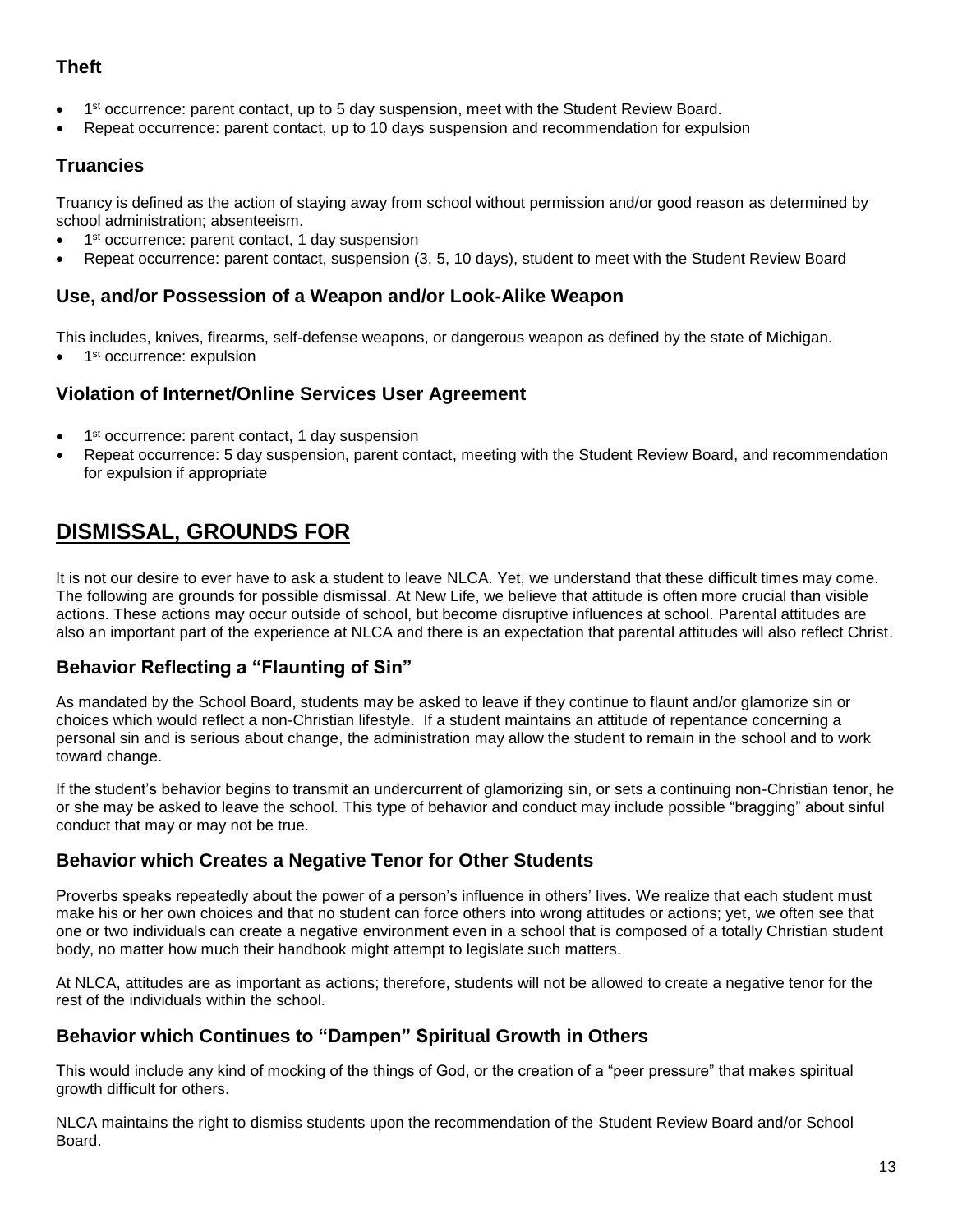## **DRESS STANDARD**

#### **Purpose**

The Dress Standard is designed to promote neatness, the best possible appearance, and an atmosphere conducive to learning.

Note: The dress standard by no means is meant to imply that outward appearance indicates spirituality or to quench individuality, but rather to support the stated purpose.

### **Schoolbelles is our uniform company.**

Note: Dress standard is to be worn until the end of the school day, unless students are involved in an after-school activity sponsored by NLCA.

- 1. Belts must be worn with any clothing that has belt loops. (Exception: Preschool and Kindergarten students are not required to wear belts.) Belt buckles, socks, leggings, tights, and shoes must be appropriate to the school's standards.
- 2. It is suggested that shoes/sandals be worn with socks. No "outdoor type boots" may be worn as a part of the uniform. Slippers may not be worn. Shoes must be worn at school – students may not walk around in socks or barefooted.
- 3. Skirt and jumper length 2" above the bend of the knee when kneeling on the floor. Remember that as the year progresses skirts get shorter as girls get taller.
- 4. Girls wearing skirts must also wear leggings, tights, or shorts/scooters to enhance modesty.
- 5. NLCA sweatshirts/selected hoodies, athletic warm-up jackets, NLCA fleece jackets may be worn as a part of the uniform. Any other outer wear must be left in lockers.
- 6. Shirts must be worn tucked-in completely. Tops must fit appropriately to meet the school's standards. All sweaters/vests must have uniform shirts worn underneath.
- 7. T-shirts showing under uniform shirts (at the neck) must be white only. Long sleeved t-shirts may not be worn under short-sleeved polos.
- 8. No visible tattoos are allowed for boys or girls.
- 9. No body piercing or gages in any visible area for boys or girls. The exception is ear piercing for girls.
- 10. Hair:
	- a. Natural hair colors only
	- b. Girls: Hair should be neat and clean. Hair must not hang over the eyes.
	- c. Boys: Hair should be neat and clean. Hair must not be over the eyebrows, must not extend past the earlobes when untucked from behind the ear, and must not extend past the top of the collar. No extreme styles (tails, spikes/shapes engraved into hair, no Mohawks, man buns, mullets, etc.).
	- d. No mustaches or beards.
- 11. Make-up must be natural in color.
- 12. No make-up/nail polish on boys.
- 13. No head coverings may be worn during the school day.

Please check your child's appearance before he/she leaves for school each morning to se that he/she is dressed according to New Life dress code.

#### **DRESS CODE ENFORCEMENT**

If a student comes to school out of dress code, the following will occur:

**First offense**- receive a warning

**Second offense**- Lose Dress Down Day for the month (If offense occurs after the Dress Down Day for that month, the student will lose the Dress Down Day for the following month).

**Third offense**- Detention

Students will receive only one warning during the entire school year.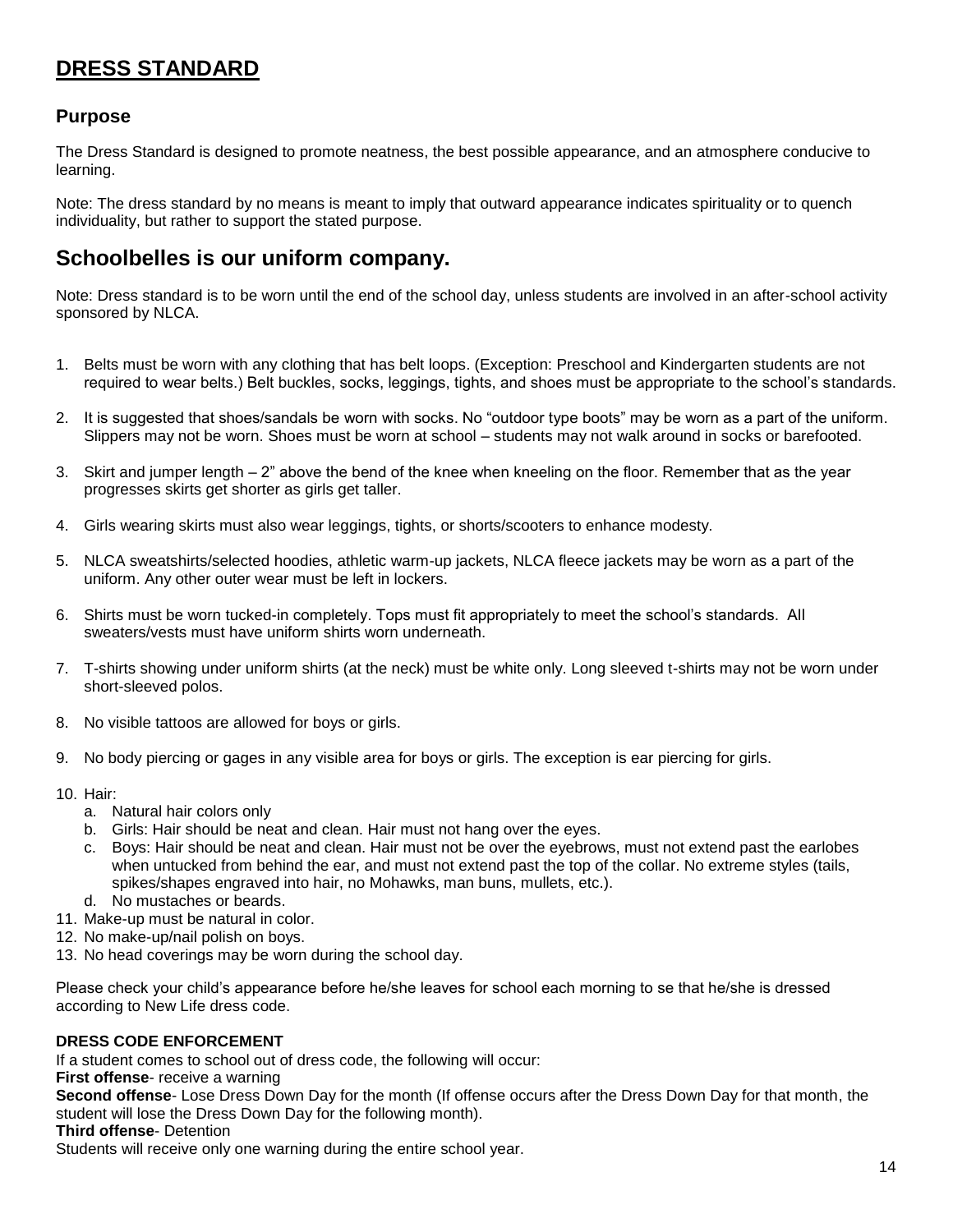The rules for second and third offenses would apply to each month after the warning is received. (A *fresh start* minus the warning each month).

For additional offenses after the  $3<sup>rd</sup>$  offense, the student will continue to receive detentions.

#### **Dress Down Day**

A free Dress Down Day will be held the first Friday of each month that the students are in school. On this day, students may wear appropriate clothing of their choice. Please see Dress Down Day information on page 15 in

#### **Jean Day and Dress Down Day**

On occasion, students may choose to participate in scheduled dress down days. Acceptable clothing for such days is as follows:

1. For grades 6-12 - jean and T-shirt day at NLCA will consist of wearing a NLCA t-shirt and jeans. Jeans must meet the standard listed below.

2. Elementary grades (JrK-5) may wear an appropriate t-shirt and jeans on jean and t-shirt days.

3. T-shirts must be in good condition and meet the following criteria: No inappropriate language/sign/symbols (Includes messages that are suggestive in nature, express profane or vulgar language, or which make derogatory comments regarding any race, creed, religion or national origin, and any material which encourages illegal substance use/abuse, including alcohol and tobacco, sexual references, gang related symbols, or cults.)

4. Jeans may not be slashed/torn or a laced-up style, in other words – no holes allowed. This includes jeans that have fabric "under" the holes.

- 5. Undergarments may not be visible at any time.
- 6. All tops must cover the waist at all times.

7. On dress down days, bare midriffs, bare backs, halter tops, spaghetti straps, and tank tops are not acceptable. Straps must be a minimum of two inches on the shoulder.

- 8. Pants and shorts must be worn at the waistline.
- 9. No clothing from Abercrombie and Fitch or Hollister is to be worn at NLCA.

#### **Physical Education dress standard (Grades 5-12)**

School designated dress standard attire must be worn every day in PE class. NLCA T-shirts, appropriate length shorts, socks, and tennis shoes are required for class. Students not wearing the proper uniform will be marked "unprepared for class" for that class period

## <span id="page-14-0"></span>**ELECTRONIC EQUIPMENT**

All Electronic Devices including laptops, IPads, IPods, MP3 players, e-readers, android devices, internet connected watches, and laser pointers are not allowed in the school unless permitted by the teacher. (Exception: students in grades 11/12 or Resource Room students given permission by administration). Portable gaming systems or battery- operated video games are not allowed at school. If a student brings a game, it will be confiscated. The teacher or office will keep it, and it will be sent home at the end of the day.

## <span id="page-14-1"></span>**FAMILY SERVICE HOURS**

The Family Service Hour Program is designed to complement our staff and faculty at NLCA. Parent support is needed to help run the school and its programs effectively and serves as an excellent example of love to your children. To better serve you and your family, the Family Service Hour Program has been created.

Each family is required to participate in the Family Service Hour Program. Credit for Family Service Hours will be determined and approved by administration. Family Service Hours cannot be approved or established by any other NLCA staff member. The name of the game is F A I R. Every family will be treated the same and is expected to keep their commitment to NLCA.

Parents will complete 20 service hours per school year. Single parent families are responsible to complete 10 service hours per school year. Families with only preschool children enrolled at NLCA are responsible to complete 10 service hours per school year.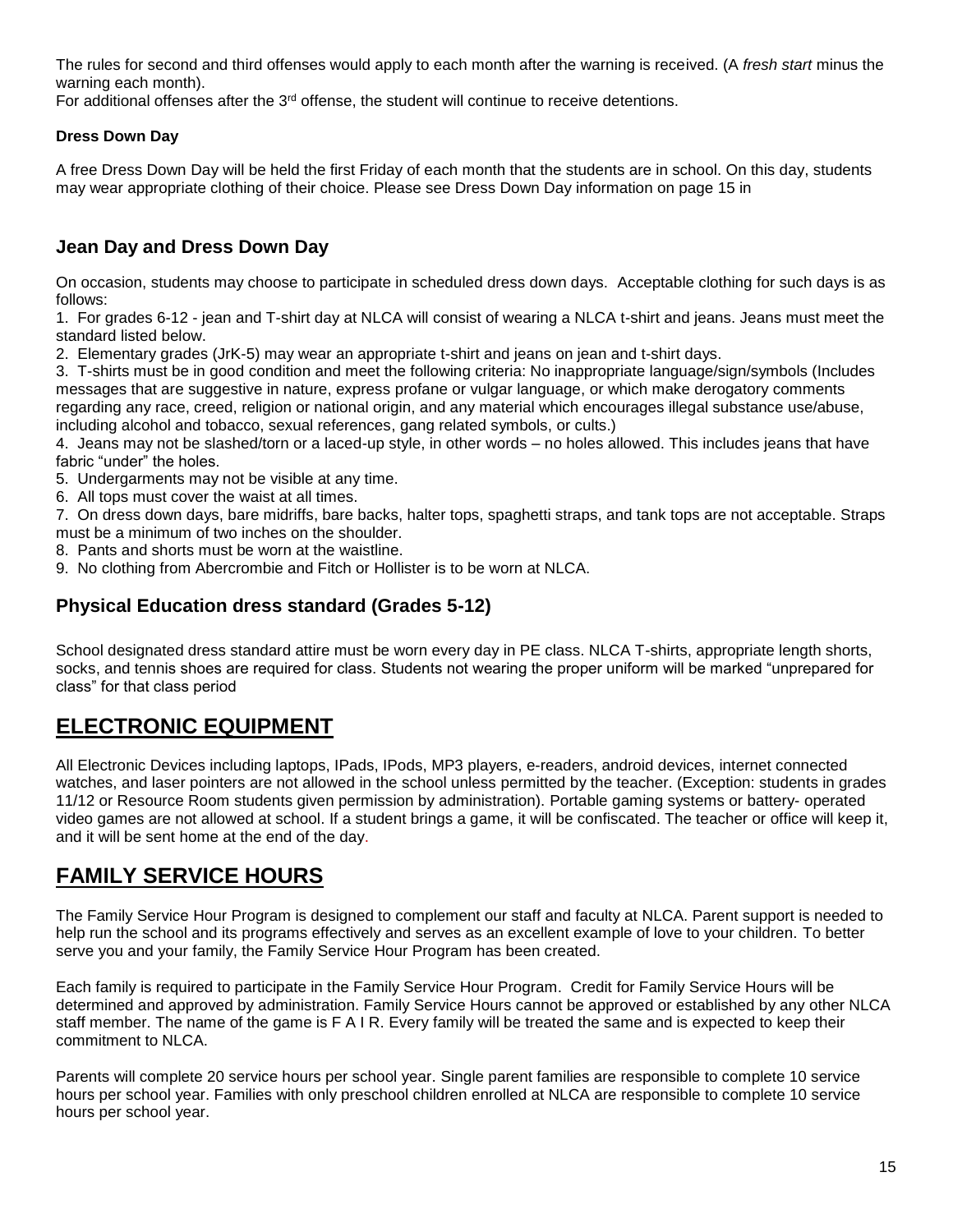Family service hours will begin as of August 1 and run through May 31. Hours will be tracked in the school office. If a family is unable to complete service hours, a \$25/per hour fee will be added to their account. We trust that each family will find opportunities to serve at NLCA in such a way that they will enjoy the experience and make new friends.

## <span id="page-15-0"></span>**FIELD TRIPS**

Teachers may coordinate class trips as a part of their curriculum and request parent driver/chaperones to accompany the class. Responsible adults (twenty-one and older) who serve as drivers on class trips must be drivers in good standing, must carry a valid driver's license, and the vehicle must be insured. Vehicles used for student transportation must be in good condition. All documentation and signed statements testifying to this will be kept on file in the office. The school carries insurance on all students on trips (not chaperones or accompanying siblings). Participation in field trips (day long or overnight trips) is strongly recommended. Children smaller than an adult in stature must not be seated in a front seat with airbags.

## <span id="page-15-1"></span>**FINANCIAL POLICIES**

- 1. All accounts must be up to date before a student may be enrolled for the next school year.
- 2. All accounts must be paid in full in order for a senior to participate in commencement exercises. All accounts must be kept up to date in order for the student to continue their education at NLCA. Failure to keep accounts current will result in dismissal from NLCA. The school will pursue collecting the balance owed to the school at the time of the student's dismissal.
- 3. Student report cards will be held each marking period if there are outstanding financial obligations (tuition, fees, money owed to the office, library fines or books) owed to the school. Report cards will be released when obligations are met.
- 4. Students will not be allowed to take exams if the family's tuition payments are not up to date.
- 5. When all financial obligations have been met (tuition, fees, etc.), the student's year-end report card will be sent and permanent records completed.
- 6. Collection bureau fees will be added to any accounts that are turned-over to such an agency.
- 7. Book fees are due by the first day of school. Late fees will be added (\$25/per student) to book fees not paid in full by the first day of school.
- 8. Tuition will be based on a nine-month plan for any student withdrawn before the end of the school year. Students beginning after the first day of school or leaving before the last day of school, including expelled students, will be charged for the months that they attend NLCA. (Example: A student attending September 1st through November 10th would be charged for three months of tuition. The total tuition would be converted to a nine-month payment plan – see ten-month payment plan information below – and the amount owed NLCA refigured.)
- 9. A monthly payment plan is available 10 payments, each due the 20th of the month, August through May. (One payment does not cover a month's tuition. One payment covers 90% of one month; therefore, if a student arrives or leaves during the school year, their tuition will be converted to a nine-month plan.) A \$10.00 late fee will be assessed for late payments.
- 10. The administrator must approve all student fundraising activities. The sponsor of each organization must complete the proper procedure for fundraising within the school.
- 11. Fundraising for other organizations may not be conducted at the school or during school hours.
- 12. The Hardy Scholarship is available to currently enrolled families to assist with tuition. Applications are available in the school office. Distribution of funds is provided based on availability on a first come, first serve basis.
- <span id="page-15-2"></span>13. Families may not use more than one tuition discount. They may choose the discount with the greatest benefit for their tuition account. See Financial Office for available discounts.

## **GRADING**

1. All grading will be based in percentages. Report card grades will be recorded with the letter grade equivalency as follows: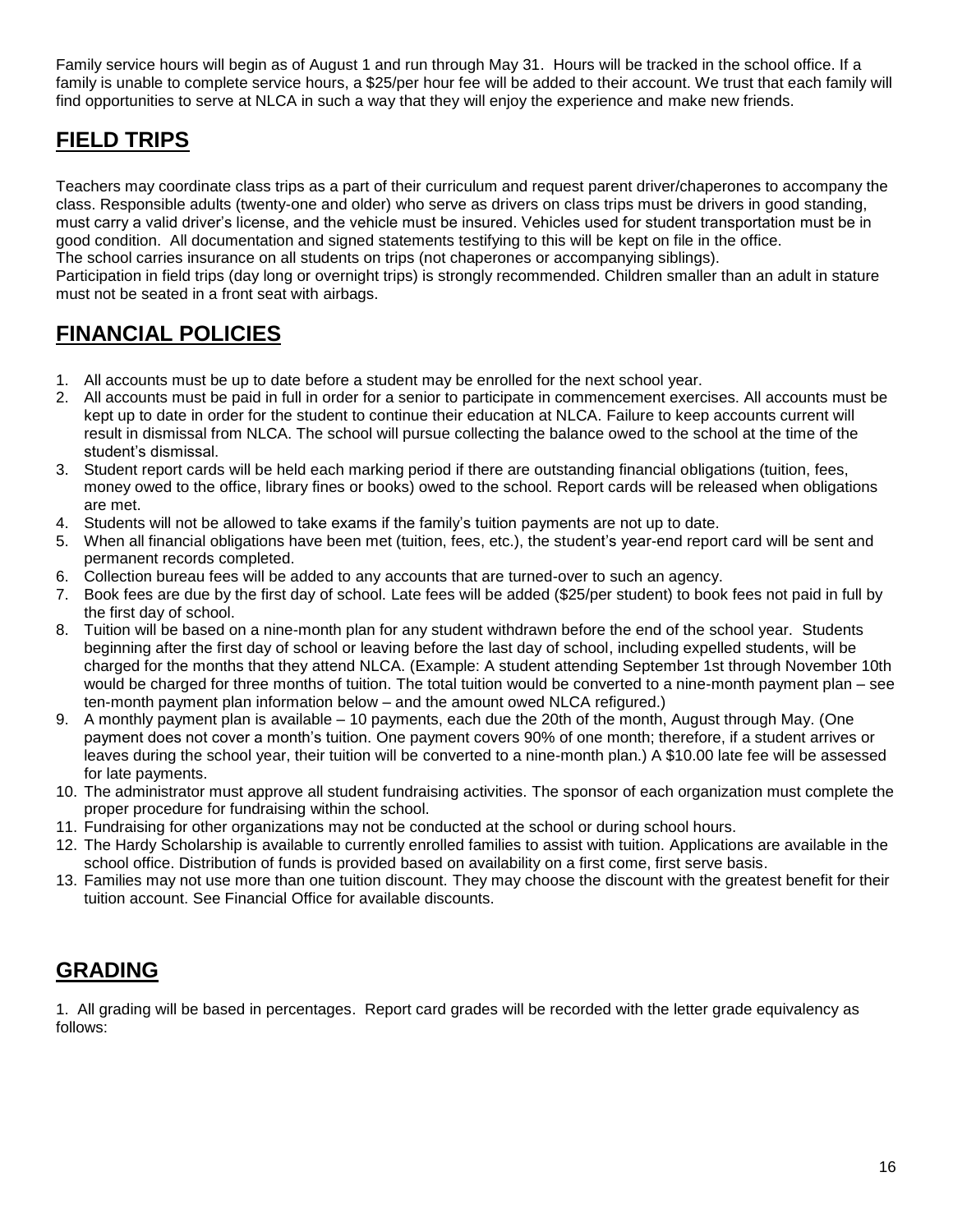| A+ | 100   |
|----|-------|
| А  | 93-99 |
| А- | 90-92 |
| B+ | 87-89 |

- B 83-86
- B- 80-82
- C+ 77-79
- C 73-76
- C- 70-72
- D+ 67-69
- D 63-66
- D- 60-62
- F 59 and Below
- 2. Student transcripts reflect semester grades only and utilize a letter grade based on the following grade computation: a) Marking period grades are based on homework, tests, and projects as assigned and graded by the teacher within a grading period.
	- b) For students in grades 6-12, semester grades are based on the two marking period grades and a final exam. Each marking period will count as forty percent of the semester grade. The semester exam will count as twenty percent of the semester grade.
- 3. Grade point average is the system used to compute a student's average grade for a marking period, a year, and for total course work for four years. Academic probation, athletic eligibility, class rank, and honors will be based upon grade point average (GPA) on a 4.0 scale.

4. Attendance deficiencies can result in loss of credit for the semester and/or year. (See Attendance Policies on page 6- 7.)

<span id="page-16-0"></span>5. WF (Withdrawal Fail) recorded on the report card will result in an F (0) for the semester average.

## **HEALTH EDUCATION**

It is the intent of NLCA to emphasize healthy lifestyles by implementing a specific health curriculum for grades K-12. God created our bodies in His image. He created spiritual, physical, mental, and emotional elements to make up a whole person. While spiritual and mental aspects are challenged readily at New Life, educating students on physical and emotional health is vital to holistically equipping students for life. The importance of healthy living will be taught per grade level and will highlight age-specific issues and topics. General topics to be discussed include nutrition, hygiene, body systems, health habits, and relationships as based on Scripture. It is essential to teach students to strive for excellence not only in academics, but to educate them on how to properly care for themselves.

## <span id="page-16-1"></span>**HOMEWORK**

Assignments given as homework are designed to develop initiative, responsibility, and independent learning skills. Homework is not the same as "unfinished" seatwork or classroom assignments. Long term assignments should be considered just that – projects that are spread over an extended period of time in order to teach students the value of organization, research skills, and time management. Homework provides an opportunity to further practice and apply concepts learned within the classroom. In an effort to support activities of the local churches, homework is typically reduced on Wednesday evenings, and major tests are not normally administered on Thursdays. A typical student would have no more than ten minutes of homework each night per grade level. (Example: Fifth grade would have no more than fifty minutes of homework per night.)

Homework will be sent home for an extended absence of 3 days or more upon request. If a student misses 1 or 2 days, it is suggested that he or she call a classmate or check Headmaster to gain access to missed assignments. A one-day notice is required before homework will be available for pick up. In the case of an extended leave, students must request assignments at least 3 days before the leave of absence. Homework will be due upon returning from the extended leave or as arranged by the instructor.

The burden of responsibility for make-up work rests on the student.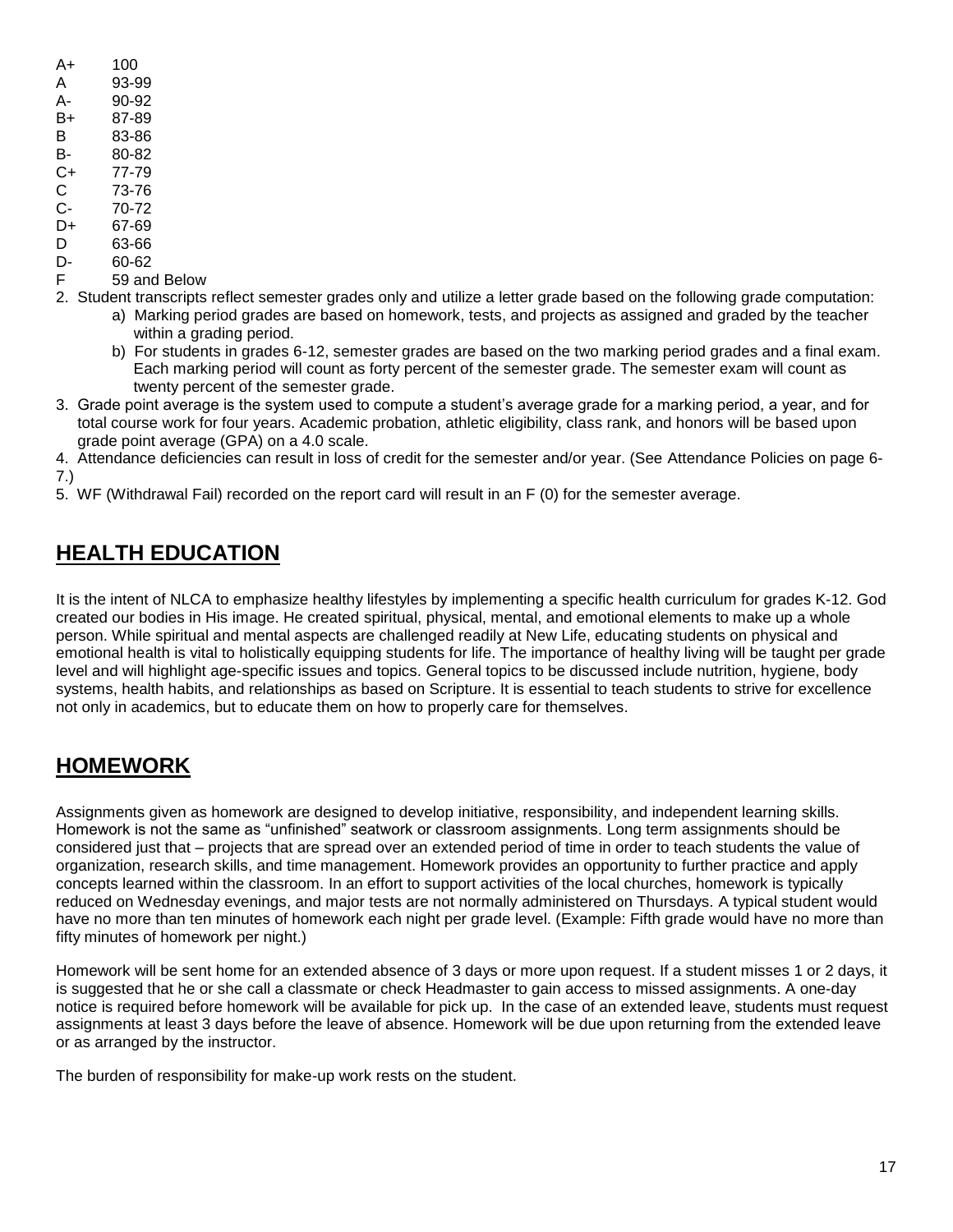## <span id="page-17-0"></span>**INCOMPLETE WORK**

All work must be made up by the close of the marking period. If assignments are not submitted by the end of the marking period due to illness or other emergency, the student may receive an "Incomplete" on his/her report card. In such cases, two weeks will be allowed for the work to be submitted. Work not received within the extension period will receive a zero. The grade will be recomputed and marked on the student's report card.

## <span id="page-17-1"></span>**INTERNET/TECHNOLOGY ACCEPTABLE USE GUIDELINES**

Use of technology and Internet/online services can greatly enhance a student's educational experience. The following Acceptable Use Guidelines are provided so that student and parents/guardians are aware of the responsibilities involved in using various technology resources and Internet/online services at NLCA. Use of technology and the Internet is a privilege, not a right. Appropriate discipline as outlined in the NLCA Student Handbook will be administered for violation of any of the following guidelines. Such discipline may include, but not be limited to, revoking technology and/or Internet privileges, dismissal, or expulsion from NLCA, and/or possible criminal or legal sanctions.

- 1. Acceptable Use Guidelines apply at all times.
- 2. Students are responsible for appropriate behavior on school computers and networks just as they are in classrooms, hallways, and on school campus.
- 3. Students may not damage computer systems, or computer networks, or change computer settings without permission.
- 4. Students may not trespass in another person's folders or files and may not modify computer files or student work other than their own. This includes any personal internet connected electronic device.
- 5. Students may not send, receive, or display offensive messages or pictures, or use obscene language; nor may students use technology to harass, insult, or attack others. This includes items seen or accessed on social media or with a personal internet connected electronic device. This includes behavior on or off campus.
- 6. Students may not share their passwords with anyone or use or give out another person's account information and/or password.
- 7. Students are to follow copyright laws (including those on plagiarism) with regard to software and material available through the Internet or online services.
- 8. Students are to report misuse of technology resources to their teacher or other person in charge.
- 9. Students are not to load, remove, or copy software without permission of the Director of Technology.
- 10. Transmission of any material in violation of US or state regulations including copyrighted, threatening, or obscene materials—is prohibited.
- 11. Students may not use the network or technology for commercial, profit-making purposes, for political lobbying, product promotion, or illegal activities.
- 12. Students may not enter or sign in to any social media portal for any purpose while on campus. This includes, but is not limited to, Facebook, Twitter, Snapchat, and YouTube.
- 13. Students may not divulge personal information about themselves, or others, to strangers (e.g. address, telephone number, email address, parents' names, credit card numbers, passwords, or other confidential information.)
- 14. Students may not check any personal email accounts.
- 15. Students will also report accidental access of inappropriate web sites to their teacher or other person in charge.
- 16. Students may not communicate with other students (or people outside of school) using technology devices during school hours.

NLCA decides what is appropriate use of internet/technology and reserves the right to review any material stored in files and may remove or edit any material which the staff, in its sole discretion, believes may be unlawful, obscene, abusive, or otherwise objectionable.

## <span id="page-17-2"></span>**LIBRARY POLICIES**

### **General Guidelines**

- 1. All books will be checked out for one week and may be renewed. Overdue fines will be assessed at the rate of 25 cents per day/per book and 50 cents per day/per video. Kindergarten through twelfth grade may check out two books per week and one video per week.
- 2. All books and videos returned (other than elementary classes on their regularly scheduled day) are to be placed in the library box outside the library door.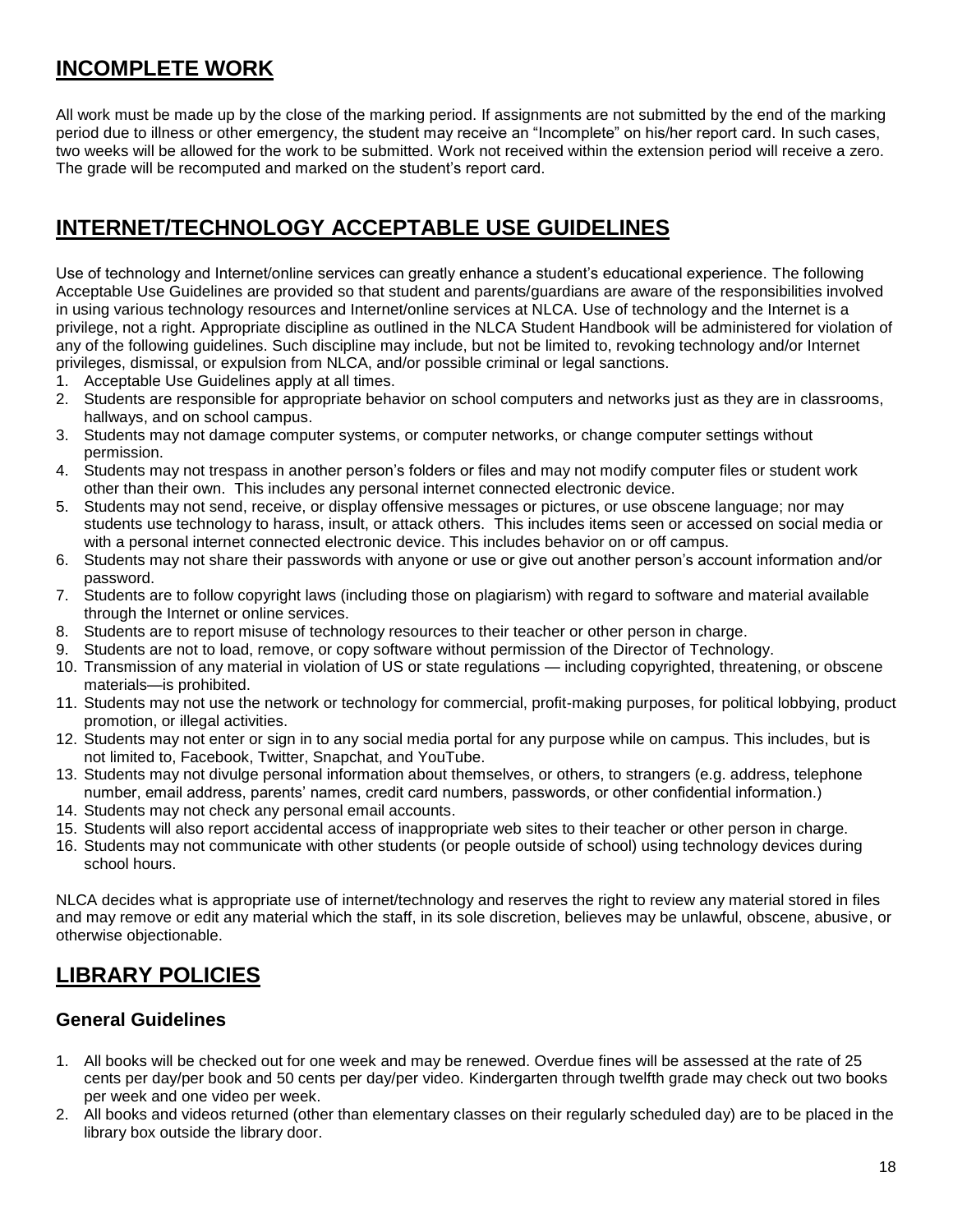3. Books used for reports may be checked out for the duration of the reading/research and are due the day the report is due.

### **Lost or Damaged Library Books**

If a book is lost or damaged, it must be purchased. The cost of the book will be added to the student's account. Once purchased, the book belongs to the student purchasing it, even if it is found at a later date. There will be no refunds.

## <span id="page-18-0"></span>**LIFESTYLE EXPECTATIONS**

The biblical and philosophical goal of NLCA is to develop students into mature, Christ-like individuals who will be able to exhibit a Christ-like life 24/7/365, so of necessity, this involves the school's understanding and belief of what qualities or characteristics exemplify a Christ-like life. Even though parents may personally believe differently, while enrolled at NLCA, all students are expected to exhibit the qualities of a Christ-like life espoused and taught by the school and to refrain from certain activities or behavior. This includes our belief in and following of the Biblical definition of marriage, which can occur only between a man and a woman, (*Genesis 1:27-28, 2:18, 20, 23-24*; *Matthew 19:4-6*; *Ephesians 5:23-32*) Thus, NLCA retains the right to refuse enrollment to or to expel any student who engages in sexual immorality (*Leviticus 20:13*; *Romans 1:27*). This also means using social media appropriately and abstaining from verbal and visual obscenities, bullying, profanity, violence, harassment, and gossip.

## <span id="page-18-1"></span>**LOST OR DAMAGED PROPERTY**

Information regarding lost and found items may be obtained in the office. Unclaimed items left in the office over two weeks become the property of the school and may be discarded or donated to a charitable organization. The Athletic Director may claim some athletic items. Students are responsible for paying for, replacing, and/or repairing damaged or lost school property.

## <span id="page-18-2"></span>**LUNCH AND SNACK INFORMATION**

- 1. Each student is responsible to pick-up their trash and place it in the proper containers.
- 2. At mid-morning, students will have a snack break. Sugary drinks or desserts are highly discouraged. (Snacks are available to purchase at the lunch counter.) If sending a snack from home, please be conscientious in preparing your child a nutritious snack.
- 3. Students may bring sack lunches. A selection of foods will be available to purchase from the lunch counter. We will be able to accommodate microwave warm-ups only on pre-packaged items that do not require refrigeration. These should be marked clearly with the child's name.
- 4. With permission of the teacher, students may drink water during school hours. Water may only be drunk out of clear water bottles/containers.
- 5. No open beverage cans (from lunch time), bottles, coffee mugs, or other containers of drinks may be brought to the classroom or kept in lockers.

## <span id="page-18-3"></span>**PARENT TEACHER RELATIONSHIPS**

### **Moms in Prayer**

Moms in Prayer is an organization founded upon the principles that moms would intercede for their children through prayer, and pray that schools would be guided by biblical values and high moral standards. This group meets weekly to pray for the needs of the students, staff and faculty. Information is available in the school office at the start of each school year.

### **Parent Teacher Conferences**

Conferences are scheduled after first grading period. It is expected that all parents will attend conferences.

### **Parent Teacher Communication**

1. Report cards will be issued at the end of each nine-week grading period. (Preschool will receive their first card after the second nine weeks.)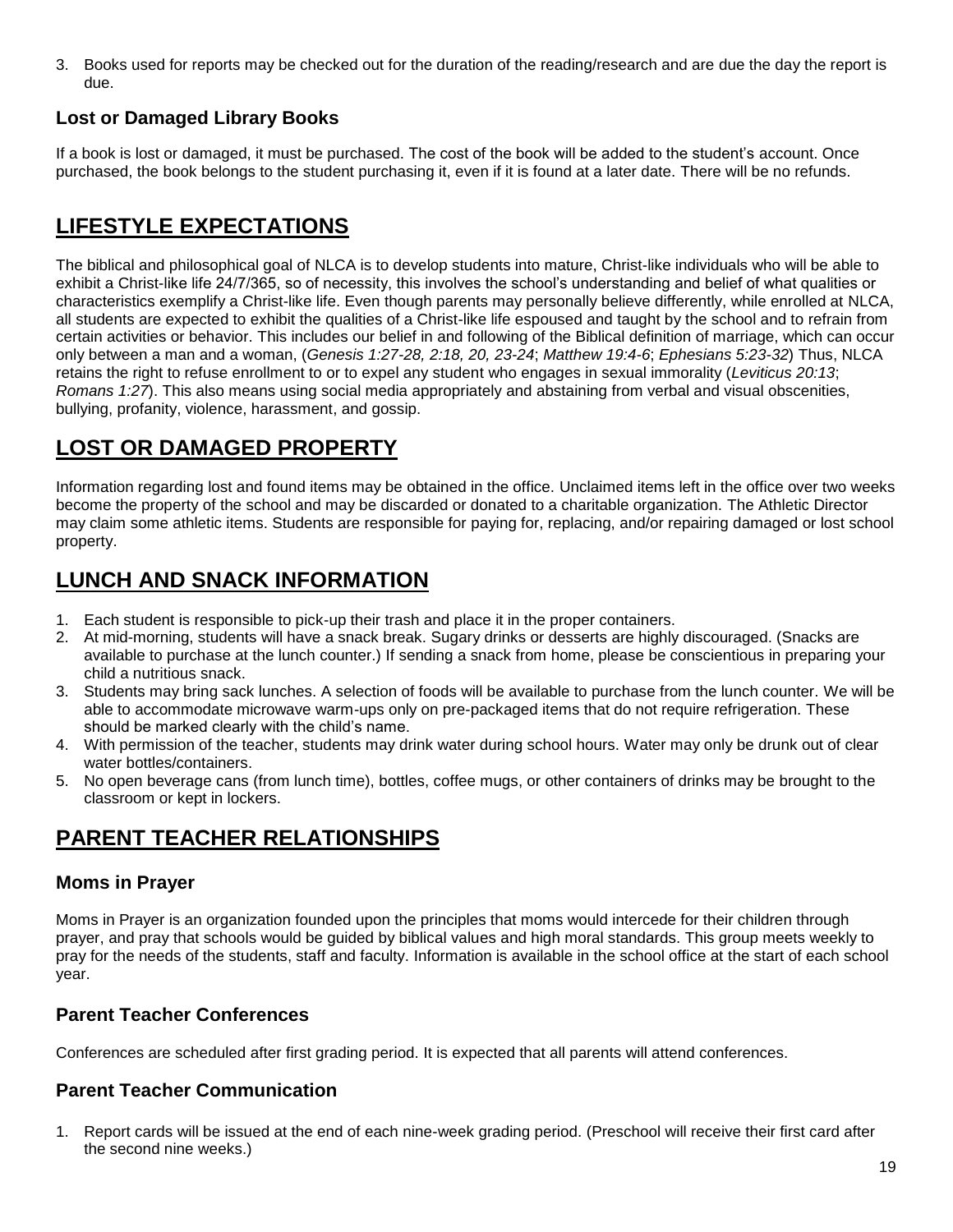- 2. Parents and students have access to Headmaster Online in order to check progress, grades, and assignments.
- 3. If there is a classroom issue/conflict, parents should contact the teacher first.
- 4. When a parent needs to communicate with a teacher, please use the following procedures:
	- a. Send a note, or email the teacher, requesting a phone call. Be specific concerning when you are available.
	- b. Call the school office and leave a message on the teacher's voicemail.
	- c. Set up a conference with the teacher.
- 5. If the situation does not seem to be resolved, continue with these steps:
	- a. Request a conference with the teacher and appropriate administrator
	- b. Request a conference with the teacher, principal, and other appropriate administration
	- c. Write a formal letter to the NLCA School Board's Education Committee. (The Committee will determine further action.)

#### **Teacher Appreciation Fund**

This fund is used to assist NLCA teachers with projects, as well as bless them during Teacher Appreciation Week in May. The school carnival is the major fundraiser for this fund.

### <span id="page-19-0"></span>**PARTIES & HOLIDAYS**

#### **Birthdays**

- Party invitations cannot be passed out in the classroom unless all students are being invited to the party.
- All birthday celebrations in a classroom must be approved by the classroom teacher.

#### **Holidays**

- NLCA does not celebrate Halloween. No treats, decorations, or clothing may reflect this holiday.
- Easter and Christmas must reflect the Christian celebration, not the secular celebration.

## <span id="page-19-1"></span>**PROBATION**

NLCA recognizes three types of probation. It is defined as a set of standards that a student is required to meet within a specified timeframe as determined by NLCA Administration.

#### **Academic**

Failure of a class will require a student to be placed on academic probation. A follow-up letter will be sent to the parents. Parents will be informed that under probation, the student may not be allowed to register for the next school year, but that a seat will be reserved.

The student under probation may be ineligible for all extracurricular activities for a nine-week period. At the end of probation an evaluation will be made. Failure to meet the conditions of Academic Probation will result in a review by the Student Review Board. Those who have earned a passing grade will be notified. Upon notification, parents have two weeks to register their child for fall semester. After the two-week period, NLCA will no longer hold that child's seat.

#### **Behavioral/Conduct**

A student may be placed on behavioral or poor conduct probation at any time due to violations as listed in the Student Handbook and Student Covenant. A Behavior Contract will be implemented. Failure to meet the conditions of the Behavioral Contract will result in a review by the Student Review Board.

#### **New Student**

All new students will enter the school "on probation" for their first semester in attendance. This is an opportunity for them to become established as a student at NLCA. At the end of the first semester in attendance, they will be removed from probationary status unless there are circumstances that would warrant them remaining on probation, or they will meet with the Student Review Board for dismissal. The Student Review Board makes final decisions regarding probation.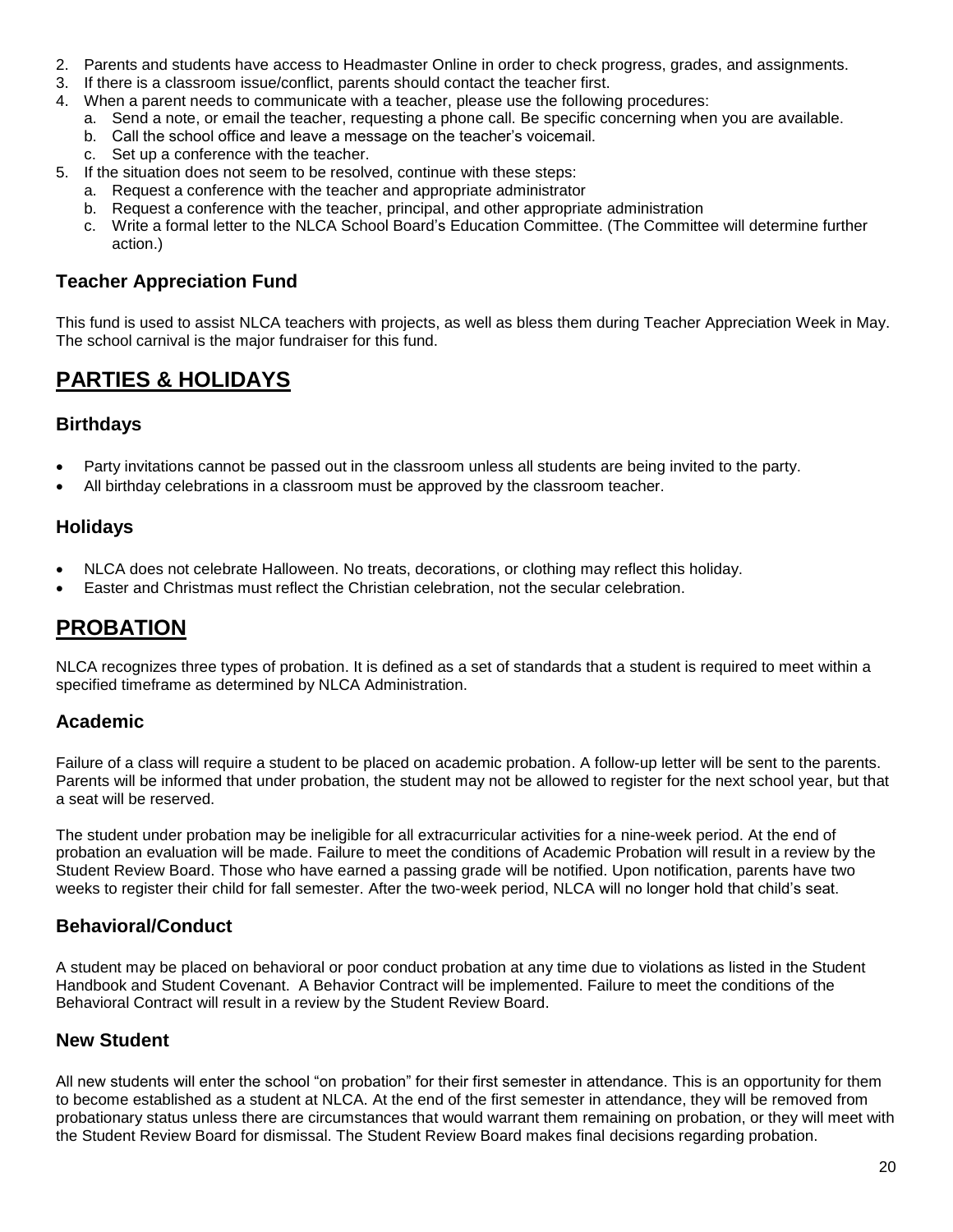Students on probation (new, academic, or behavioral) are not eligible to serve as class officers, homecoming court representatives, or Student Council representatives until the probationary period has been completed.

The Student Review Board makes final decisions regarding probation.

## <span id="page-20-0"></span>**PROMOTION POLICY**

### **Elementary Promotion (Grades K-5)**

Elementary students will be promoted to the next grade unless the teacher's evaluation is that the student is not academically (or emotionally/socially) prepared for the expectations of the next grade level. The teacher will meet with the parents of the student after the first semester is completed and explain any concerns regarding promotion of the student. The teacher and the parents will determine a plan to help the student meet the academic expectations of the next grade level, but if the student does not successfully achieve those expectations, he/she will be retained in the current grade.

### **Junior High Promotion (Grades 6-8)**

- 1. A student who fails two or more academic subjects (English, math, Bible, science, or social studies) for the year, based on the average of the two semester grades, will not be promoted to the next grade.
- 2. Any junior high student deemed by the administration to be lacking in or deficient of the necessary skills for promotion may be required to complete that course in an approved summer school program to be eligible to promote to the next grade level.
- 3. Failure of the approved summer school program will result in that student being required to repeat that year of school. A grade of "C" or better will be required of any student enrolled in a summer school course in order to pass that course.
- 4. A letter will be issued to parents at the end of the third marking period regarding potential failure and the possible necessity of summer school.

### **Senior High Promotion (Grades 9-12)**

- 1. Senior high students will be promoted according to the acquired credit totals each year. The class standing will be based on the following requirements:
	- a. Freshman 14 (earned credits to begin the year)
	- b. Sophomore: 14 (earned credits to begin the year)
	- c. Junior: 28 (earned credits to begin the year)
	- d. Senior: 42 (earned credits to begin the year)
- 2. All high school courses are considered semester courses. Students who receive a failing grade for the semester will not earn credit for that semester and must take an approved equivalent in order to earn credit.
- 3. Students who fail must enroll in a summer course to recover the required credit. It is the responsibility of the student's family to pay for course(s) taken for credit recovery.

## <span id="page-20-1"></span>**RECESS**

All children are expected to participate in recess periods. It is an integral part of the school's health program. We believe that participation in vigorous play and exercise helps develop fitness, and it is important to the development of muscular strength and coordination. Outside recess will not occur during inclement weather or extreme cold. It is important that children have snow pants and boots for use in snow or boots for muddy weather.

If an unusual condition exists which permits attendance at school but makes participation in recess periods inadvisable, a note from the doctor must be sent to the teacher who will arrange for supervision of the child at that time. If a child has to remain inside for more than two days, a note from the doctor is required.

## <span id="page-20-2"></span>**REPORTING OF CHILD ABUSE**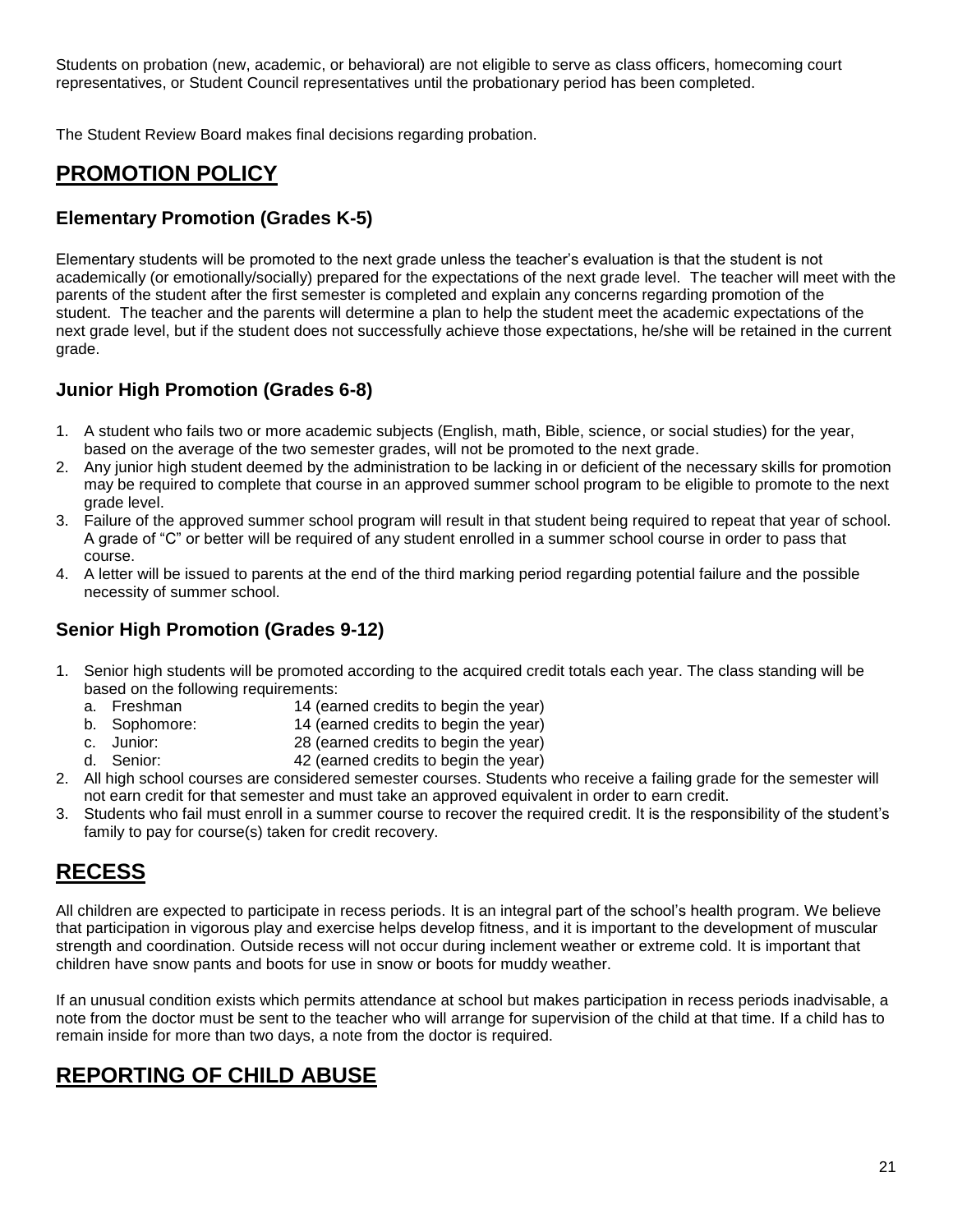In accord with state law and school policy, school staff is obligated under penalty of fine and jail term to report the reasonable suspicion of physical abuse, sexual abuse, or child neglect. In this very serious and legally narrow area, the school will not contact parents in advance of making a report to authorities, which would be the procedure followed in most other legal matters. The clear intent of the law, based on the seriousness of the crimes listed above, is to mandate that a report of reasonable suspicion of abuse be made. School staff will make such reports in the best interest of the affected child and do not, once reasonable suspicion is established, have any legal alternative except to make the report to the proper authorities for their investigation and review.

## <span id="page-21-0"></span>**SCHOOL HOURS**

| Preschool   | $8:00 - 11:30$ AM |
|-------------|-------------------|
| Grades K-5  | $8:00 - 2:45$ PM  |
| Grades 6-12 | $8:00 - 2:55$ PM  |

## <span id="page-21-1"></span>**SCHOOL RULES**

- 1. Students must respect the authority of all teachers and the rights and property of all others.
- 2. Elementary students are not to bring toys, trading cards, etc. to school unless requested by a teacher for "show and tell." This eliminates the need for teachers to deal with situations that occur when toys are lost, given away, traded, broken, or dirtied because they were brought to school.
- 3. All student organizations that meet in the school must have an authorized sponsor with them.
- 4. Movement in the corridors between classes or during classes must be done quietly and in an orderly manner.

See Discipline Policy on page 9 for more specific guidelines.

## <span id="page-21-2"></span>**SCHOOL SAFETY**

To maintain order and discipline on school property and at school-related events and to protect the safety and welfare of students and school personnel, NLCA has the right to perform unannounced searches and to seize contraband, and has the right to perform physical searches of students to determine whether they pose a danger to themselves and others. The Administrator and authorized staff members may search a student's pockets, purse, backpack, gym bag, or other personal property; student lockers, desks, or other school property; or student automobiles under the conditions described below.

No student may possess any illegal substance, object, or contraband that constitutes a threat to the health, safety, or welfare of any person or persons on school property. Contraband is all substances or materials prohibited by school policy or state or federal law, including but not limited to controlled substances, drugs, alcoholic beverages, cigarettes, guns, knives, weapons, or incendiary devices. All items deemed to be illegal, illicit, disruptive, or a general nuisance to the educational process may be seized by staff. Storage, return, or destruction of such items shall be at the discretion of the Administrator or the Administrator's designated agent, subject to legal impoundment.

To maintain overall school safety and security, NLCA has the right to perform random and blanket searches of lockers, desks, and other school property to review student possessions for health and safety compliance.

The Search and Seizure Policy and Procedures Statement will be disseminated to students and their parents or guardians annually.

### **Threats of Violence/Duty to Warn**

If the school determines that a threat of violence is credible and specific (directed toward particular students or staff), the administration will report the threat to the student or staff member threatened. The school will also report the threat to appropriate authorities. Students making such threats will be expelled. For purposes of this policy, credible means a reasonable belief or suspicion, determined at the sole discretion of the school administration, that the threat was or might be genuine, or that the student was or might be capable of carrying out the threat. The student's permanent record will reflect the expulsion for making a threat of violence.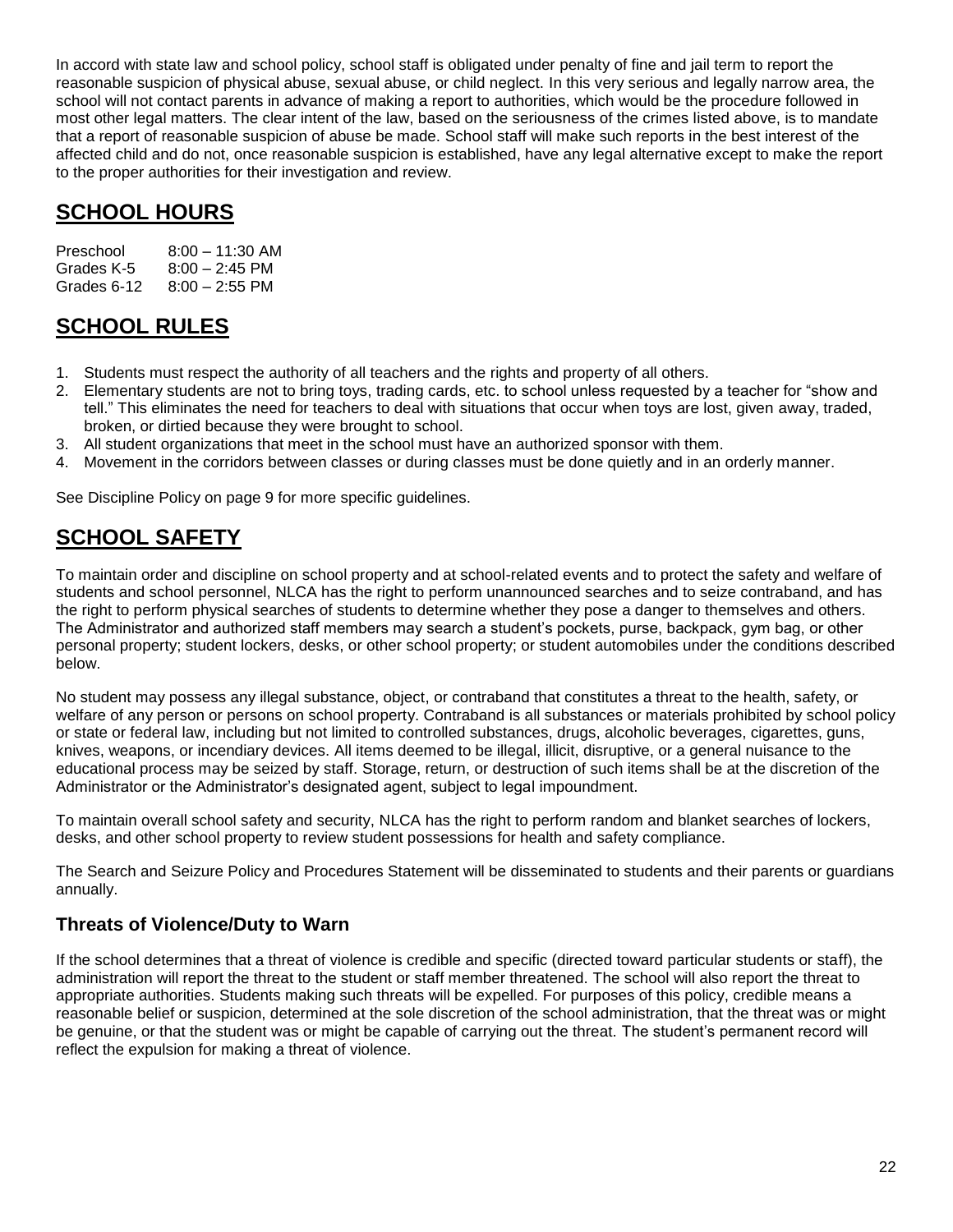In those circumstances in which the school determines that the threat is likely not credible, the school will suspend the student pending a parent meeting. These include all cases in which the student was "just joking." If circumstances warrant, the school may conduct further investigation. The school will require students in this circumstance to obtain counseling, at family expense, from a Christian counselor or other professional agreeable to the school, and the student cannot be involved with any law enforcement agencies for "incidents". No student will be permitted to continue enrollment in the school until the counselor advises the school that the student, in the counselor's opinion, does not present a threat or danger.

See Discipline Policy on page 9.

#### **Weapons**

NLCA has a no tolerance policy involving threats or perceived threats of violence by students. Parents should understand that the school's first responsibility is the protection of all its students. The school takes this responsibility very seriously.

If a student brings a weapon to school, or to a school function, or has a weapon on his/her person, the school will immediately expel the student. Parents are advised that the school will contact local police or appropriate authorities, and will note in the student's permanent record that he/she was expelled for possession of a weapon on school premises or at a school function. Possession includes, but is not necessarily limited to, having a weapon in a locker, backpack, purse, or vehicle.

#### **Definitions:**

- 1. Dangerous weapon: a firearm, gun, revolver pistol, dagger, dirk, stiletto, knife with a blade over 3 inches, pocketknife opened by a mechanical device, iron bar, or brass knuckles. In addition, training program tools and materials will be considered weapons if used or threatened use of such items are made for purposes of inflicting bodily injury.
- 2. Weapon: any instrumentality which does not fall within the definition of a dangerous weapon and which is designed to, may be readily converted to, or has the potential of inflicting serious bodily injury to oneself or another person or a "look-alike" or replica "dangerous weapon."
- 3. Weapon-free school zone: school property and/or vehicle used by the school to transport students to or from the school property.
- 4. School property: a building, playing field, or property used for school purposes to impart instruction to children or used for functions and events sponsored by a school.
- 5. Firearm:
	- a. a weapon (including starter gun) which will or is designed to or may readily be converted to expel a projectile by an explosive, or by gas or air; or
	- b. the frame or receiver of any such weapon; or
	- c. any firearm muffler or firearm silencer; or
	- d. any destructive device, including explosives, incendiaries, poison gas, or any weapon which will (or may readily be converted to) expel a projectile by the action of an explosive or other propellant.
	- e. For purposes of application and enforcement of this policy, a B-B gun is considered to be a "firearm."
- 6. Arson: a felony violation of chapter X of the Michigan Penal Code, Act No. 328 of the Public Acts of 1931, being sections 750.71 to 750.80 of the Michigan Compiled Laws.

<span id="page-22-0"></span>See Discipline Policy on page 9.

## **SPECIAL SERVICES**

<span id="page-22-1"></span>Speech therapy, psychological testing, and social services may be available to NLCA students through the Port Huron Area School District.

## **STUDENT DIRECTORY**

An NLCA directory will be made available to school families. This directory will include names, addresses, and phone numbers of parents and students. Families are encouraged to report any changes or updates to the office. This directory is **not** intended as a source for solicitation purposes beyond regular school functions. Please respect this intent.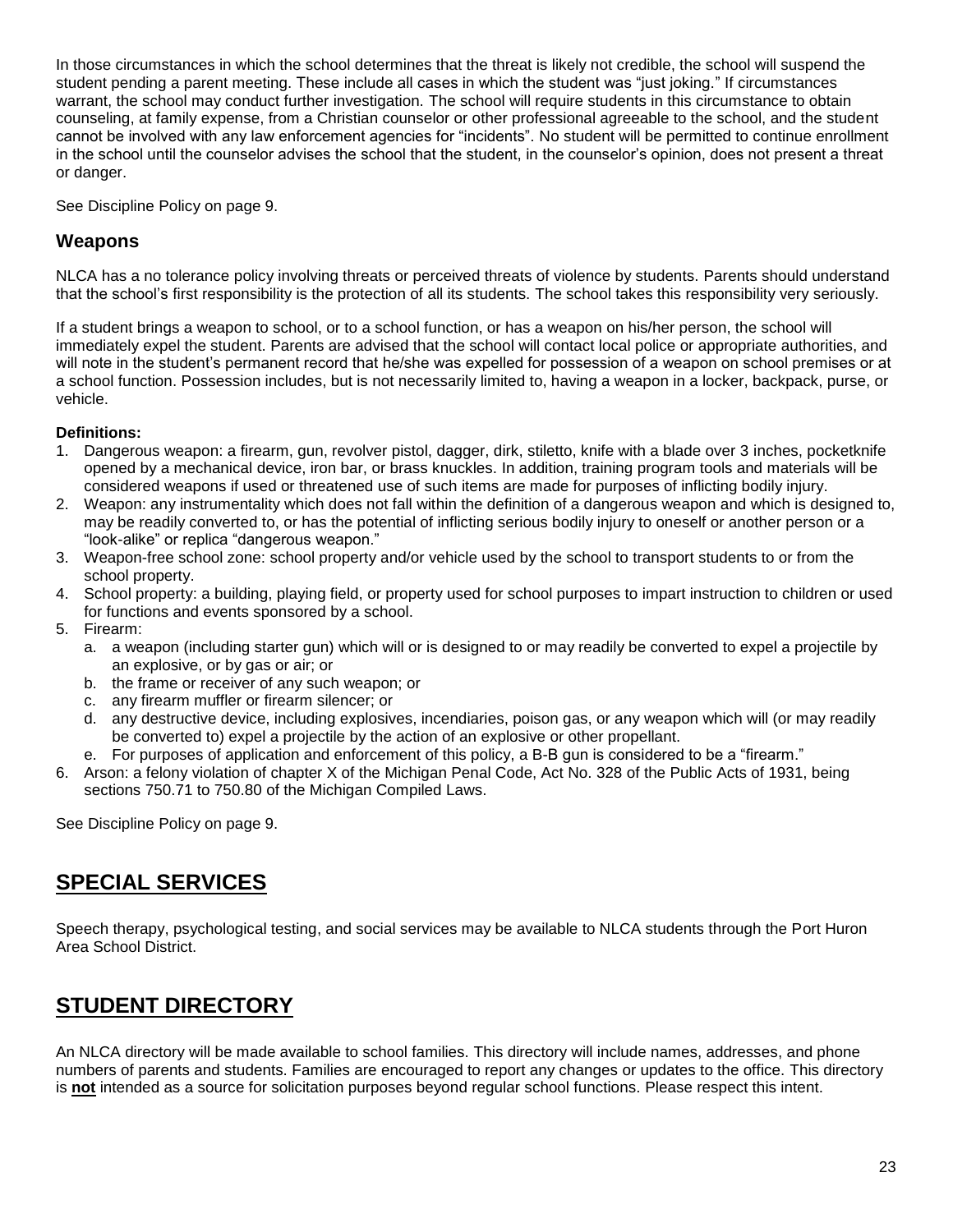## <span id="page-23-0"></span>**STUDENT INJURY OR ILLNESS**

#### **Injuries**

In the event of an injury, students will be sent to the office so that the proper authority may be summoned to administer first aid. If the injury involves a broken arm or limb or an undetermined injury of a serious nature, the pupil will not be moved until the proper medical aid arrives.

#### **Sick Children**

Should a child become ill during the day, he or she may be sent to the office to determine if he/she will be sent home or back to class. It is essential that student emergency information in the school office be kept current so that parents may be contacted immediately in cases of injury or illness.

It is necessary that children with colds, sore throats, and coughs remain at home until recovered, since they would be endangering their own health and the health of other children by returning too soon. **Do not send** a child to school who has been vomiting or who has had a temperature above 100° within the last 24 hours. They will not be permitted in class.

#### **Student Insurance**

New Life Christian Academy provides limited student insurance coverage from a provider that offers some additional coverage above a family's insurance for injuries on school grounds or at school activities. If the student insurance provided is insufficient to cover costs not covered by the family's insurance, New Life Christian Academy is not responsible for those costs.

#### **Medication Policy**

Ideally, all medication should be given at home. If prescribed medications are to be given during school hours, under the direction of school administration, a school employee may administer medication. The following regulations must be observed:

- 1. Written orders from a physician must detail the name of the drug, dosage, time interval that the medication is to be taken, and the diagnosis or reason for the medication given.
- 2. The parent/guardian requesting that NLCA comply with the physician's orders must provide written permission.
- 3. Medication should be brought to the school office in a container appropriately labeled by the pharmacy or physician.
- 4. All medications will be kept in a secured area in the office and distributed by a designated school authority.
- 5. Except in cases of emergency, the medication must be given in the presence of another adult.

#### **Blood Borne Facts**

Persons who have direct exposure to blood or any potentially infectious materials run the risk of contracting blood borne infections from hepatitis B virus (HBV), human immunodeficiency virus (HIV) that causes AIDS, and other pathogens. Although the risk of exposure may be low, students should first contact a teacher to handle these situations. No one should ever allow exposure to potentially infectious materials without personal protection equipment (gloves, eye protection, etc.).

## <span id="page-23-1"></span>**STUDENT LOCKERS**

The school assigns lockers to its students for the student's convenience and temporary use. Students are to use lockers exclusively to store school-related materials and authorized personal items such as outer garments, footwear, grooming aids, or lunches. Students shall not use the lockers for any other purpose, unless specifically authorized by school board policy or specific information is given by the principal or designee, in advance of students bringing the items to school. Students are solely responsible for the contents of their lockers and should not share their lockers with other students; nor should they divulge locker combinations to other students, unless authorized by the school principal or designee.

Random searches of school lockers and their contents have a positive impact on deterring violations of school rules and regulations, ensuring proper maintenance of school property, and providing greater safety and security for students and personnel. Accordingly, the School Board authorizes the principal or designee with at least one other school personnel as a witness, to search lockers and locker contents at any time, without notice, and without parental/guardianship or student consent. This includes canine searches.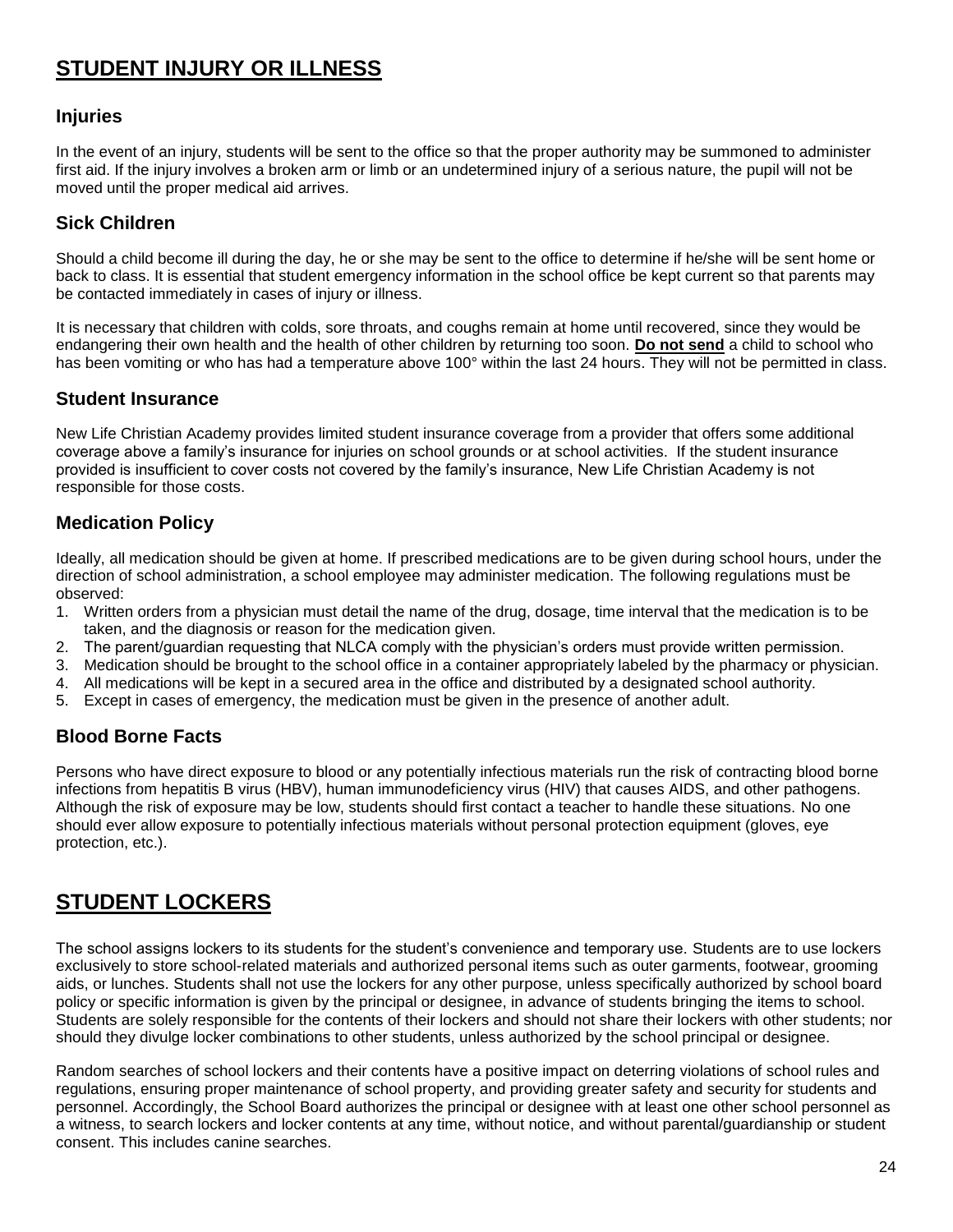The principal or designee shall not be obligated, but may request the assistance of a law enforcement officer in conducting a locker search. The principal or designee shall supervise the search. During a locker search, the principal or designee shall respect the privacy rights of the student regarding any items discovered that are not illegal or against school policy or rules.

When conducting locker searches, the school principal or designee may seize any illegal or unauthorized items, items in violation of board policy or rules, or any other items reasonably determined by the principal or designee to be a potential threat to the safety or security of others. Such items include but are not limited to the following: firearms, explosives, weapons, flammable material, illegal controlled substances or controlled substance analogues or other intoxicants, contraband, poisons, and stolen property. Law enforcement officials shall be notified immediately upon seizure of such dangerous items, or seizure of items that schools are required to report to law enforcement agencies.

### **Care of Lockers**

- Maintain a neat and clean locker. No food, pop cans, or water bottles are to be left in lockers.
- To prevent injury to others and property damage, do not slam locker doors.
- Writing of any kind inside or outside of lockers is considered Destruction or Defacement of School Property.

### **Locker Decorations**

- Pictures and decorations may be neatly displayed on the inside only and must be consistent with the values of NLCA.
- Decorations may only be attached by use of magnets.

Students are responsible to pay for any locker damage they do in violation of these rules. Violation of any of these rules can result in temporary or permanent suspension of locker privileges. The school is not responsible for lost, stolen, or damaged goods belonging to students.

### **Padlocks for Lockers**

Students in grades 6-12 may place a padlock on their locker. Padlocks help to protect technology (such as phones) that students bring with them to school. All padlock combinations or an extra key must be left in the school office. Students should not leave their padlock "set" to open, nor should they leave their padlock open and unlocked in their locker. Students are to touch their own locker only.

## <span id="page-24-0"></span>**TELEPHONE USAGE**

Students are permitted to use the school telephones for emergencies or in the event of a last minute change in a preannounced program. The following are not considered emergencies: forgetting supplies or assignments, requesting to attend an athletic event, or asking to spend the night at a friend's house.

### **Mobile Phones at School**

Although they are allowed on campus, mobile phones must be kept off and put away during the school day (7:50 AM – 3:00 PM). Ringing, buzzing, and/or vibrating or any interruption due to mobile phones is prohibited. Use of mobile phones may only be with the permission from office personnel and must be used in sight of the office personnel.

If a teacher or staff member finds a student with his or her mobile phone out – on or off – the teacher or staff member will confiscate the phone and give it to office personnel. Mobile phones may be examined by school personnel if they have been confiscated because a student has violated the cell phone policy (Discipline Policy on page 9). Continued mobile phone infractions by a student may result in a meeting with the Student Review Board for further discipline.

## <span id="page-24-1"></span>**TEXTBOOKS**

All non-consumable textbooks are leased from the school. On the day of issuance, the name of the student should be written on the inside cover of the book and recorded by the teacher. Books are to be covered, handled with care, and kept in good condition, free from marks. Any repair and/or replacement textbook costs must be paid before a student's final report card(s) will be issued.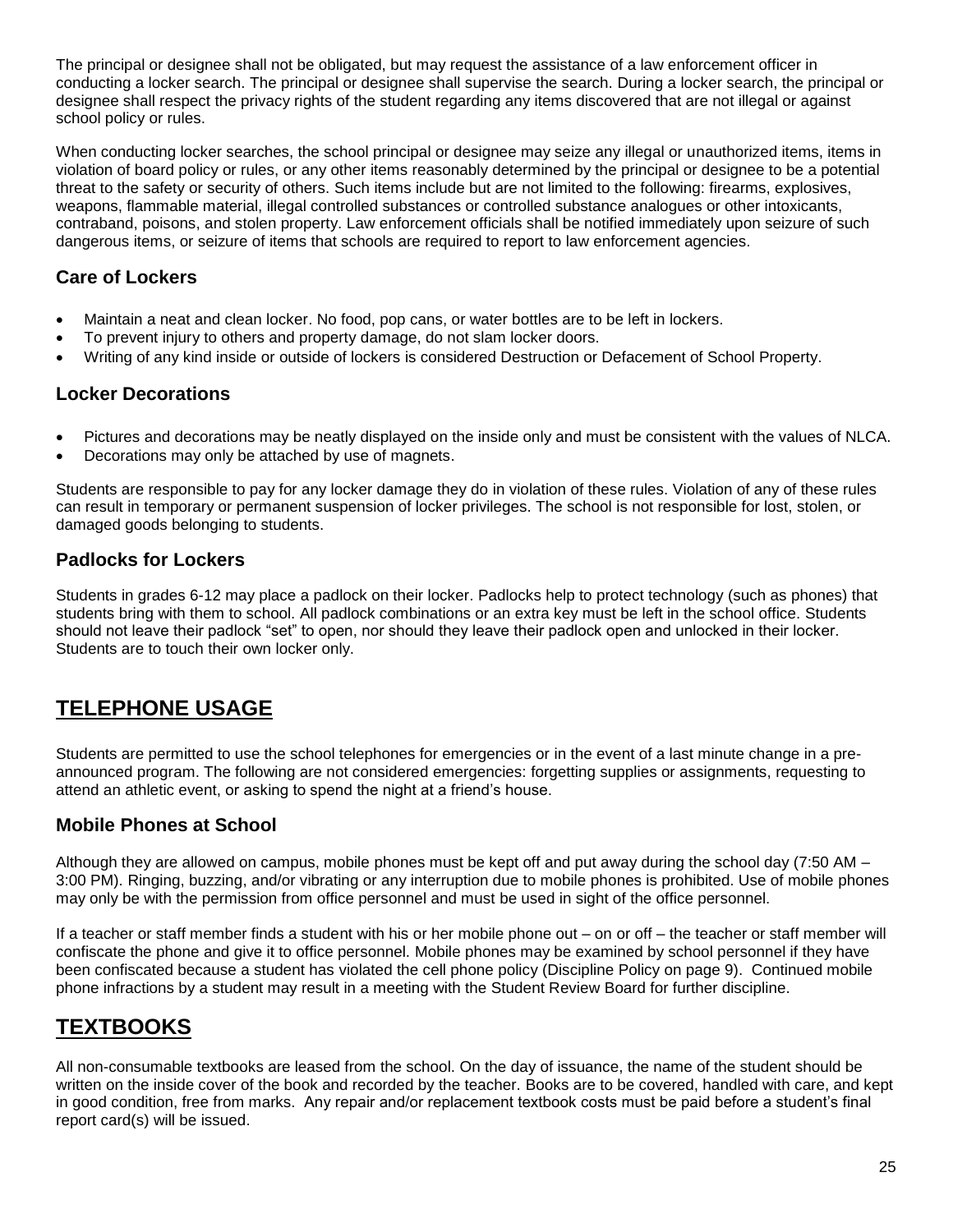## <span id="page-25-0"></span>**TRANSPORTATION**

The school does not provide any type of transportation for students, although the school will assist parents by providing a student directory that may be used to form car pools.

## <span id="page-25-1"></span>**TUTORING**

Names of teachers willing to tutor are available in the school office. Opting for tutoring services is the personal decision of an individual school family, and as such, is that family's personal financial responsibility.

## <span id="page-25-2"></span>**USE OF LAVATORY FACILITIES**

Notwithstanding any other board policy, student restrooms, locker rooms, and showers that are designated for one biological sex (Biological sex means the biological condition of being male or female as determined at birth based on physical differences, or when necessary, at the chromosomal level.) shall only be used by members of that biological sex. In any other school facilities or settings where a student may be in a state of undress in the presence of other students (that is, changing costumes during school theatrical productions and so on), school personnel shall provide separate, private areas designated for use by students according to their biological sex.

## <span id="page-25-3"></span>**VISITORS ON CAMPUS**

NLCA has a closed campus. Any persons other than students, staff, faculty, or administration are considered visitors and must come directly to the office for clearance before going to any part of the building.

Anyone visiting the campus must check in at the school office and receive a visitor's ID. There are no exceptions. Adult visitors (parents, etc.) who may be assisting in classrooms must also check in at the office and receive a visitor ID. Volunteers are not allowed to be alone in classrooms with students. A staff member must be present. Guests are not allowed at lunch with the exception of youth pastors or alumni (who will check in with the school office upon arrival at the school).

Former students who withdrew or did not re-enroll for disciplinary reasons may not visit the school during school hours or extracurricular activities, but may attend public functions of NLCA (games and performances). Former students who withdrew, did not re-enroll for disciplinary reasons, or were expelled are not allowed on campus during school hours, extracurricular activities, or public functions of NLCA for a minimum of one year.

In order to bring a prospective student to school, students must request a visitor's pass two days prior to the visit. Visits are subject to approval by the administration. Students who fail to ask permission and bring someone without prior notice and approval will not be allowed to take the guest with them to class. The goal of NLCA is to educate students and a constant stream of visitors is not conducive to good use of classroom time.

## <span id="page-25-4"></span>**WEATHER OR EMERGENCY CLOSING**

Inclement weather may cause school to be cancelled or force classes to be dismissed early. In such cases, the decision to close will be made as early as possible. Parents will receive a Headmaster email and/or Remind text as soon as the decision to close the school has been made. Parents may also listen to local radio stations (see below) or Detroit TV stations for such an announcement. In most cases of questionable weather, we follow Port Huron Area School District closing. However, do not assume that because PHASD is closed, NLCA is closed.

When it is necessary to dismiss school early, cancel or make a change in schedule, we will announce our new schedule on the following radio stations:

- WPHM 1380 AM
- WHLS 1450 AM
- WNFR 90.7 FM
- WNFA 88.3 FM
- WGRT 102.3 FM

Closings will also be on the major Detroit TV stations (FOX 2, NBC 4, ABC 7).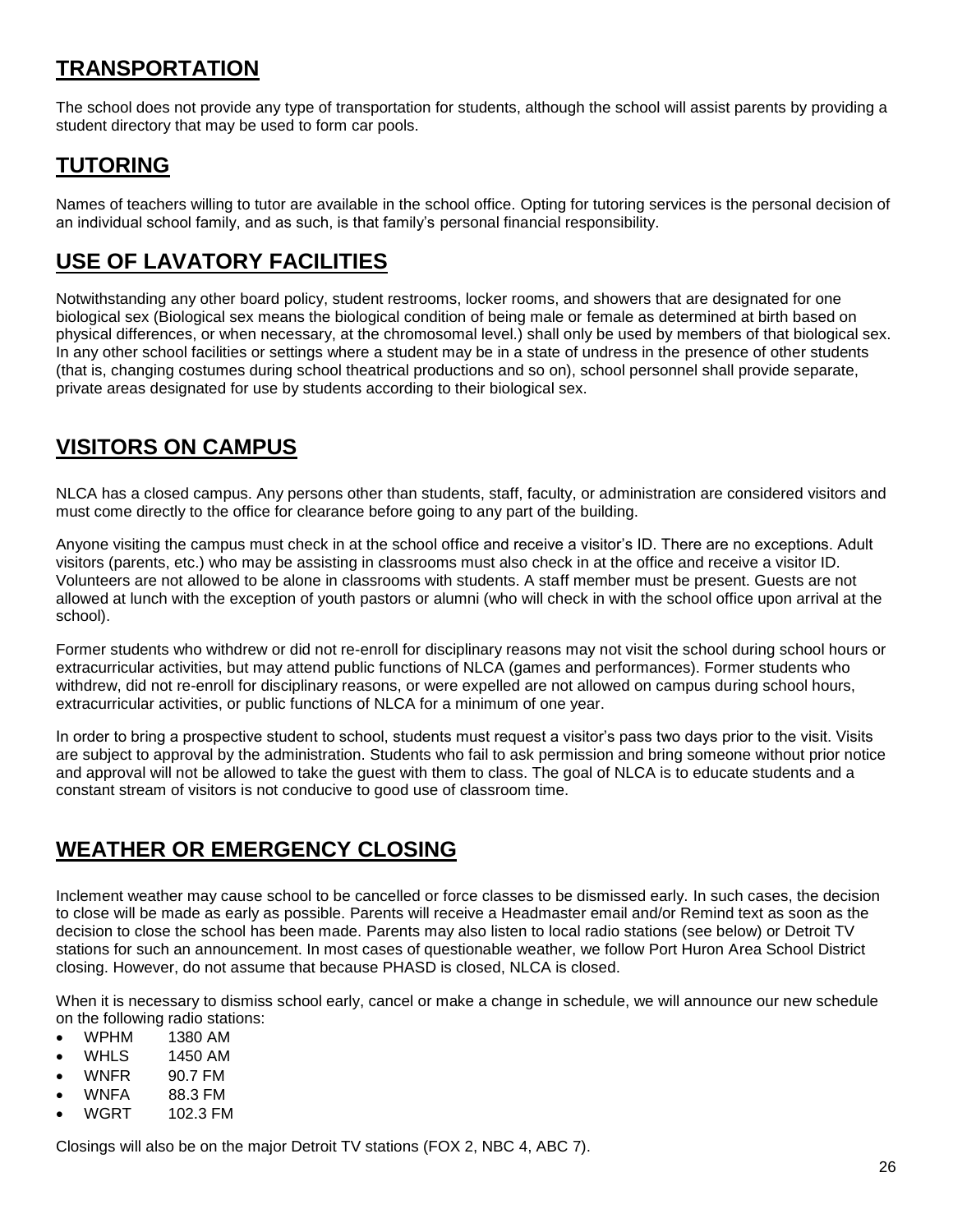As always, if parents feel it is not safe to make the trip to school, they may call and have their child excused – even though school has not been cancelled.

In the event that NLCA closes during the school day, students will only be dismissed through the main front doors and only after denoting how or with whom the student has been dismissed.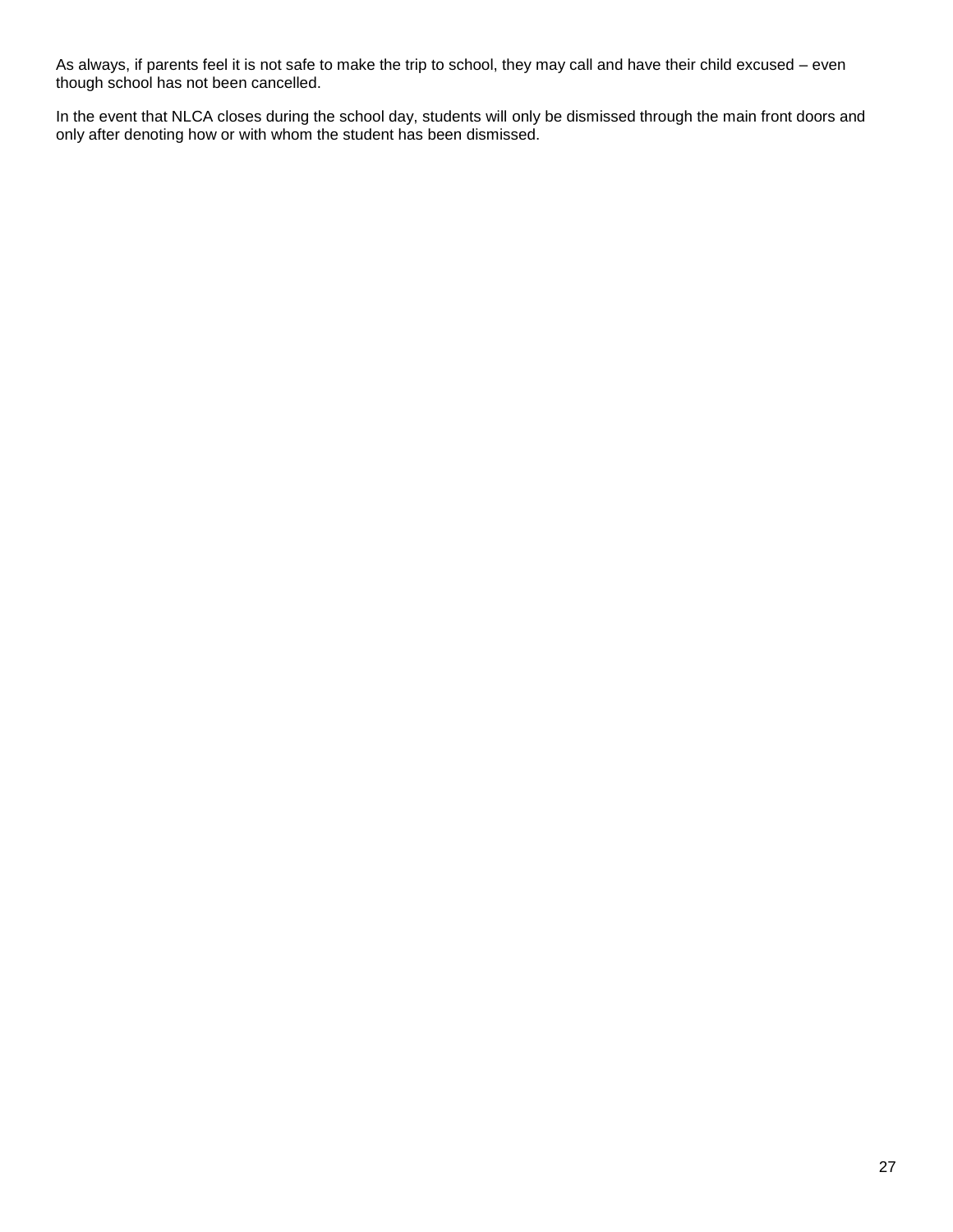# **JUNIOR HIGH AND SENIOR HIGH ADDENDUM**

## <span id="page-27-1"></span><span id="page-27-0"></span>**ACADEMIC DISHONESTY**

NLCA views any form of academic dishonesty as a serious offense. Academic dishonesty includes, but is not limited to:

- 1. Cheating on a test or assignment. Cheating is defined as knowingly giving or receiving information relative to written assignments, tests, or quizzes in an unauthorized fashion.
- 2. Handing in the same paper or substituting a similar paper in more than one class without the written permission of all instructors involved.
- 3. Sharing or receiving advance information regarding the content or answers for a test/quiz.
- 4. Committing plagiarism which is defined as a) representing the words or unique thoughts of another as your own, or b) failure to accurately differentiate between material which originated from you and that which was obtained from another source.
- 5. Submitting as your own work (papers or projects) materials unethically or inappropriately enhanced by another student or typist without the specific written permission of the faculty member. Students should carefully note department or class parameters in this respect. Absent these specific instructions, typists or proofreaders must be careful to avoid making corrections or alterations which change the creative or intellectual content or quality of the work.
- 6. Committing cyber-plagiarism which is defined as downloading from the Internet or other electronic sources information or term papers which are submitted as the student's own work. Downloading papers for submission as one's own work or for the purpose of assisting another student are grievous breaches of academic honesty which may result in class failure or expulsion. NLCA uses Check 4 Plagiarism to verify authenticity of student papers.

See Discipline Policy on page 9.

## <span id="page-27-2"></span>**AUTOMOBILE POLICY**

<span id="page-27-3"></span>It is a privilege to be able to drive a car to school; therefore, we expect driving students to follow these policies:

- 1. Students are to park properly in the school's main parking lot.
- 2. When students arrive by car, they are to lock their cars and are not allowed to return to them during the school day without permission from the office.
- 3. NLCA reserves the right to deny parking and driving privileges in the case of erratic, unsafe or unlawful driving. All driving in the parking lot should be careful and courteous.
- 4. Handicap parking is reserved for those with a legal handicap permit.

## **CLUBS AND ASSOCIATIONS**

### **Student Council**

Class officers will be elected for each high school grade. The requirement for eligibility is a 2.0 GPA, approval from the class advisor and principal, and the successful completion of the Student Leadership form. Students on probation (any type) are not eligible to be class officers. Repeated misbehavior, disciplinary action, or a GPA that falls below 2.0 during the student's tenure of office may result in removal of that student from office.

#### **Clubs**

- 1. All clubs must be approved by the administration and be led by an approved adult sponsor.
- 2. Club or association field trips will require that students return permission slips from their parents before being permitted to attend.
- 3. Class and school socials must be coordinated with the school office as to date, time, location, and sponsor.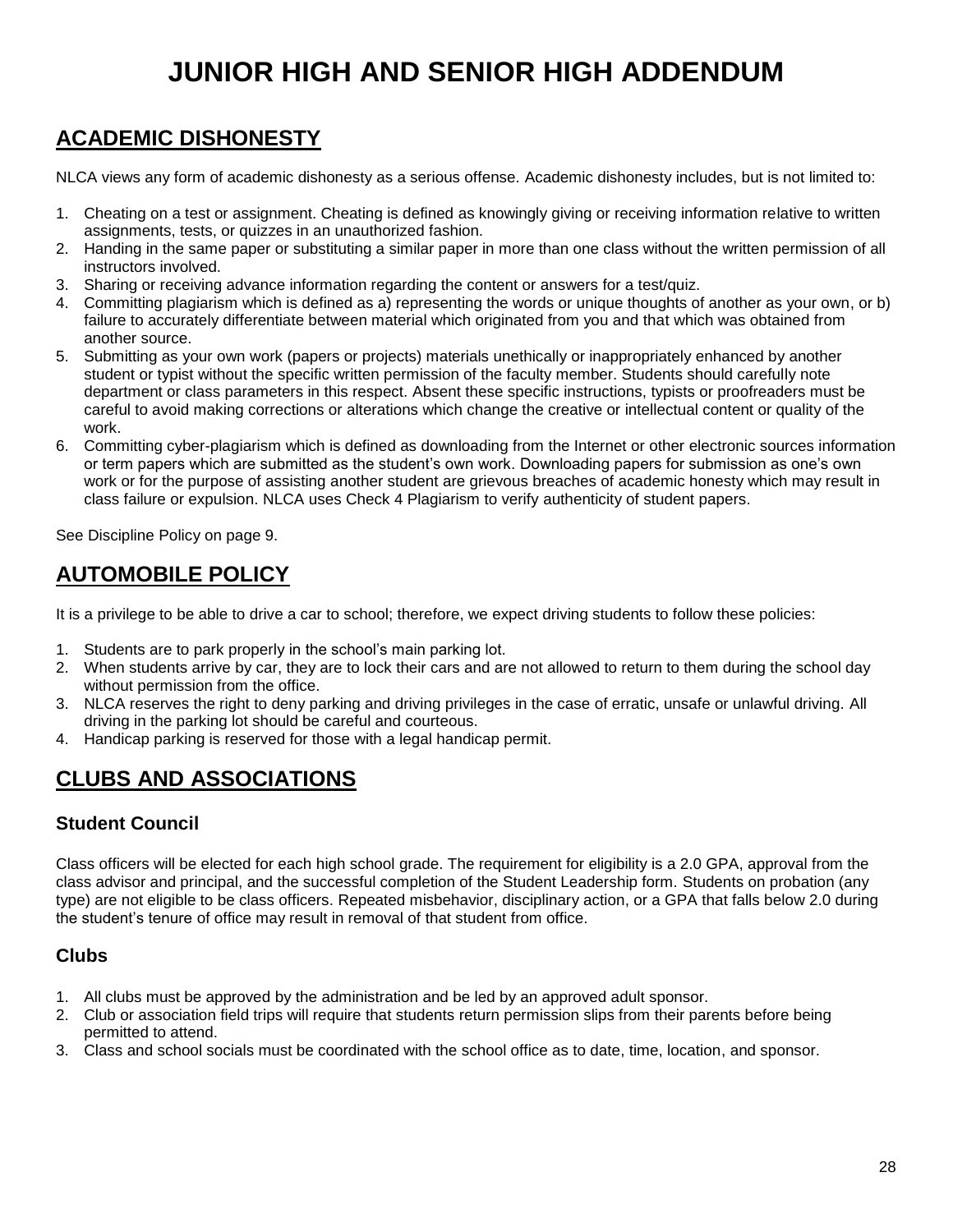## <span id="page-28-0"></span>**COMMUNITY SERVICE**

### **Students in Action Policy**

- 1. Students are personally responsible for seeking out and scheduling community service hours. Students obtain their own transportation to and from the venue of service.
- 2. The following are the community service hours required for each student according to grade level.<br>
a. 12th Grade: 25 Hours Maximum 5 hrs. within NLCA or Church
	- a. 12th Grade: 25 Hours Maximum 5 hrs. within NLCA or Church
	- b. 11th Grade: 20 Hours Maximum 5 hrs. within NLCA or Church
	- c. 10th Grade: 15 Hours Maximum 5 hrs. within NLCA or Church
	- d. 9th Grade: 10 Hours Maximum 5 hrs. within NLCA or Church
	- e. 8th Grade: 7 Hours Maximum 5 hrs. within NLCA or Church
	- f. 7th Grade: 5 Hours May be completed at NLCA or Church
	- g. 6th Grade: 5 Hours May be completed at NLCA or Church
- 3. Incomplete hours, as well as excess hours completed, are carried over to the student's next school year required hours.
- 4. Community service is considered time spent working with organizations such as Habitat for Humanity, Mercy Village, Youth for Christ, St. Clair County Sheriff Department, American Red Cross, AYSO, and/or Blue Water Pregnancy Care Center.
- 5. A mission trip may count for up to half of total community service hours required to graduate.
- 6. Community service that is completed within NLCA or the student's church must be events or activities that are focused on community outreach. For example: Trunk or Treat, Salvation Army, VBS, or Operation Transformation.
- 7. Helping at your church on Sunday's or mid-week services will not count for community service. This is considered being an active participant of a church community.
- 8. Students must complete a form (available in the school office) for each activity they participate in to earn hours. Parents' signatures will not be accepted for approval due to this being a conflict of interest.
- 9. Services must be completed outside of school hours unless approved 2 weeks in advance with the school office. Parent approval must be submitted to the school office for students to be dismissed.

## <span id="page-28-1"></span>**CREDIT REQUIREMENTS**

### **Junior High Requirements: Grades 6-8**

Each academic year junior high students will be enrolled in the following courses: Bible, English, Science, History, Math, and various elective classes.

**High School Graduation Requirements: Grades 9-12** (For specific course requirements, see office)

### **Alternative High School Education Policy**

NLCA desires to provide a Christ-centered curriculum for students at all academic levels. If a student chooses to participate in an off-campus program, including, but not limited to, Tech (RESA) or SC4, the following information applies:

- 1. The will pay 60% of the NLCA high school tuition rate, and all applicable fees.
- 2. Scheduling at NLCA is unique and complex due to class size and limited faculty. Courses are offered once per day. The administration cannot guarantee that NLCA's class schedule will accommodate the class/program schedule of a student enrolled in a class/program in any alternative education programs.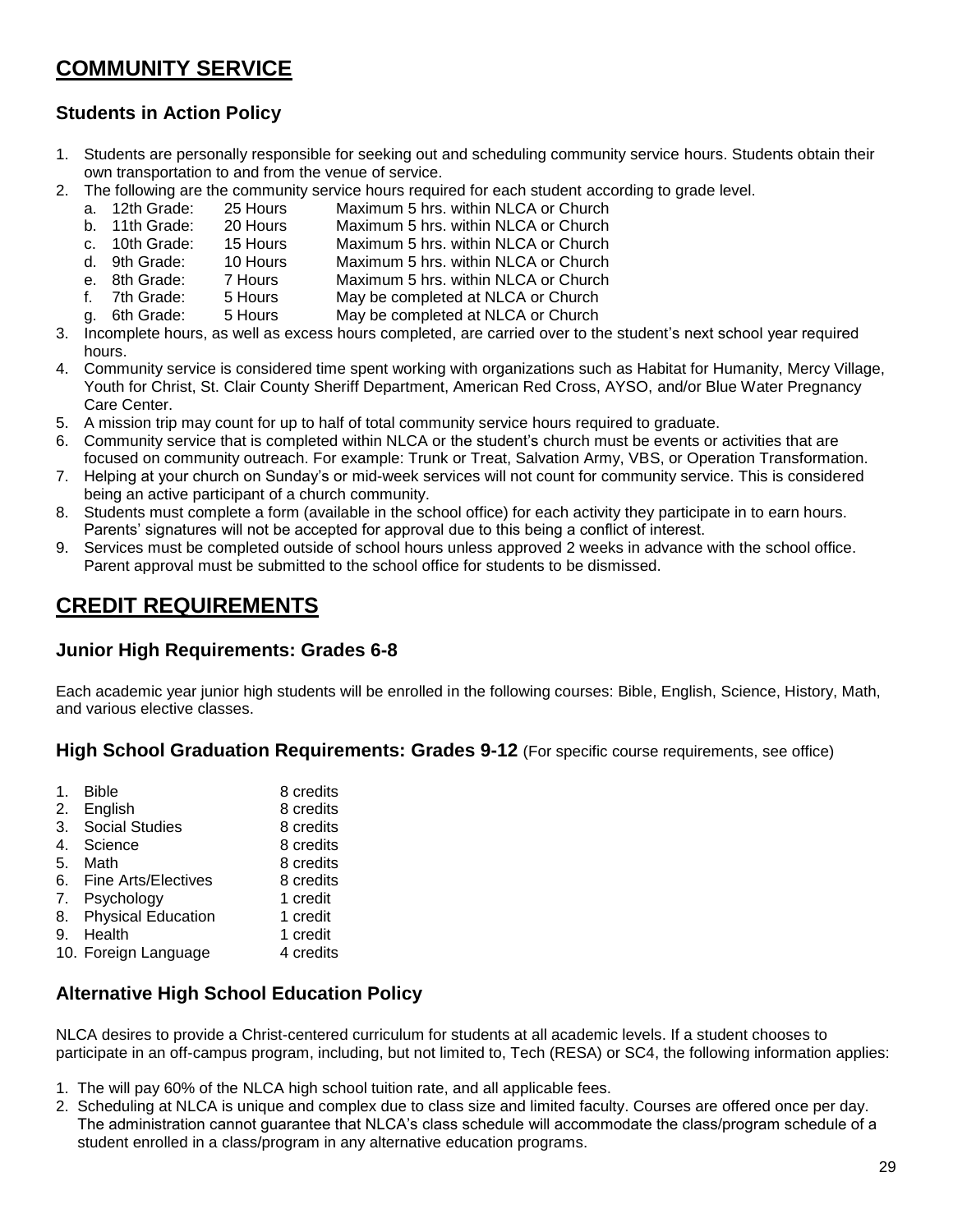- 3. Students applying for SC4 Guest Enrollment must coordinate their classes through the office of the NLCA school administration.
- 4. Transportation to alternative education programs is the responsibility of the student's family.

### **Online Courses Policy**

- 1. The student's family is still responsible for full NLCA tuition even if a student does not enroll with a full class load at NLCA. (See Financial Policies)
- 2. NLCA accepts Michigan Virtual High School, Clintondale Virtual School, or Christian Schools International online course credits. Other online courses will be accepted on an individual basis at the discretion of the NLCA School administration.
- 3. NLCA offers courses that meet the Michigan Merit Curriculum. In order to offer more courses and accommodate gifted and talented students, online courses may be an option for students.
- 4. The student's family is responsible for paying the cost of online courses.

### **Credit Recovery Policy**

- 1. Michigan Virtual High School and Clintondale Virtual School may be used at the discretion of the NLCA School Administration to assist students in recovering credits.
- 2. It is the responsibility of the student's family to pay for course(s) taken for credit recovery.
- 3. Credit recovery must be completed in a timely manner as approved and/or determined by NLCA administration.

#### **Blue Water Middle College**

Due to the unique scheduling of NLCA, it is extremely difficult to coordinate the school schedule with BWMCA courses. BWMCA students attend regular SC4 classes open to all SC4 students. Discussions, assignments, and research requirements are at the discretion of the college instructor and may include adult and/or controversial subjects. Many of the philosophical worldviews of the professors go against the values and beliefs of NLCA's Christ-centered curriculum. For these reasons, NLCA has chosen to not participate in the Blue Water Middle College Program.

## <span id="page-29-0"></span>**FORMAL OCCASIONS**

We expect our students to dress appropriately for special events. Modesty is the rule for all clothing students choose to wear. I Timothy 2:9 states, "I also want women to dress modestly, with decency and propriety."

These events include: Homecoming Court, Junior-Senior Formal.

If students attend in inappropriate attire (see below), sponsors will provide an appropriate accessory to ensure modesty.

#### **Young Ladies' Formal Wear Guidelines**

Modesty is the expectation for all formal wear.

#### **Unacceptable:**

- Dresses with open back below the bra-line
- Plunging necklines (no cleavage should be visible)
- Dresses with slits that reach higher than two inches above the knee
- Dresses with midriff showing (if arms are raised over the head)
- Dresses without shoulder straps

#### **Young Men's Formal Wear Guidelines**

Formal attire is required. A tuxedo is optional, but a sport jacket, shirt and tie, dress slacks, and dress shoes are minimal expectations.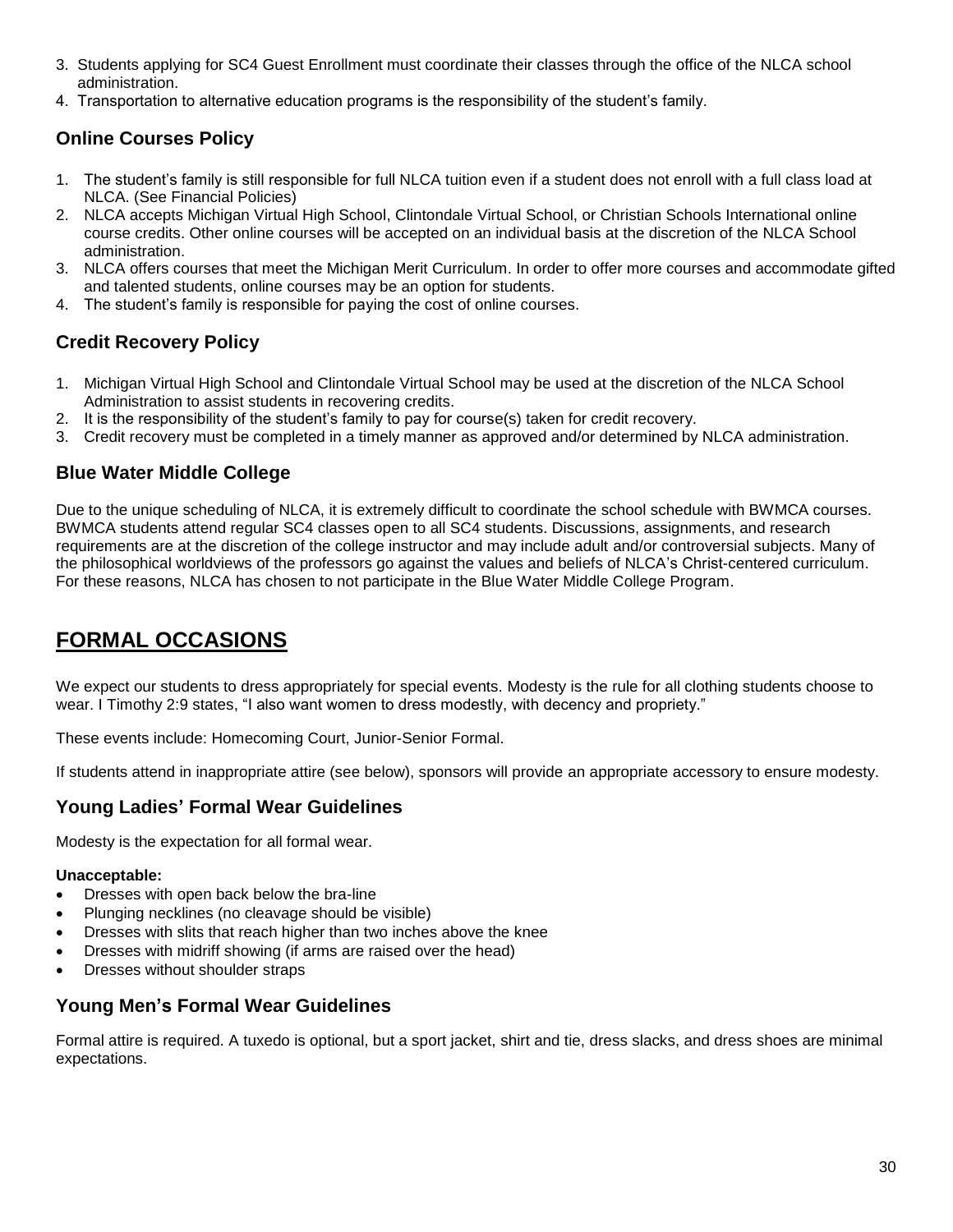### **Guests**

When bringing a quest from outside the school or an underclassman, it is the student's responsibility to inform him/her of our formal wear guidelines. A Guest Application Form must be completed and on file in the office for any non-NLCA student attending the event.

NLCA does not sponsor school dances. NLCA is an interdenominational school, and therefore its families have many beliefs about dancing. As a Christian school, we have chosen to not offend other believers in this matter. Personal invitations to such events may not be passed out at school. The "after party" for the Junior-Senior Formal is planned and supervised by school parents. It is not a school sponsored activity

## <span id="page-30-0"></span>**MILITARY RECRUITERS**

NLCA must give names, addresses, and phone numbers of secondary students to military recruiters per the Elementary and Secondary Education Act's "No Child Left Behind Act" (section 9528). Under existing privacy laws, parents may request of the school – in writing by the first day of school – that their child's information not be given to the military recruiters.

## <span id="page-30-1"></span>**SCHEDULE CHANGES AND COURSE WITHDRAWAL**

- A class may be dropped at the end of the first semester with teacher, parent, and administrative approval. Exceptions are for elective classes which are scheduled for the entire year. Exceptions for withdrawing may only be made by administrative review.
- Class withdrawal after the two-day deadline will be recorded as WP (withdrawal pass) or WF (withdrawal fail) depending on the grade status at the time of withdrawal.
- Performance classes such as band and choir are a contractual commitment. Failure to complete a semester in these classes will result in WF unless the instructor initiates the withdrawal.

## <span id="page-30-2"></span>**SENIOR CLASS INFORMATION**

### **Senior Class Trip**

Each year the senior class plans a trip to Washington, D.C., that is designed for all seniors as a time together away from school. Dress standards are relaxed during this event, but all students will be expected to abide by NLCA conduct and any other rules as specified by the travel agent, the school, or the sponsor. In order to attend the senior trip, students' work must be current and passing (at least a D- for the semester) in each class and all Community Service hours must be completed. Exceptions may be made by the class sponsor with the approval of the administration. Any school rules violated on the senior trip may result in the student losing commencement privileges.

#### **Senior Standing/Credit Requirements**

Any student entering their senior year at NLCA must have earned 42 credits. If a student is short credits, they have until the end of first semester to earn a minimum of 45 credits in order to maintain their standing as a senior. If they have failed to earn 45 credits, the student loses their standing as a senior and the privilege of going on the senior trip. NLCA requires that high school students spend four years to complete the required curriculum. (Exemptions will be handled on an individual basis.) Transfer students must attend NLCA their entire senior year in order to graduate. (Exceptions made by administration with Education Committee.)

The school will monitor each student's credits, but the responsibility that all credit requirements have been met lies with the student and parents.

### **Senior Exam Policy**

- 1. Seniors will only be tested on the material taught through their last official day of class.
- 2. Seniors who have maintained a "B" average (80% or above) for second semester are exempt from exams. (This is the average of combined grades for the third and fourth marking periods.)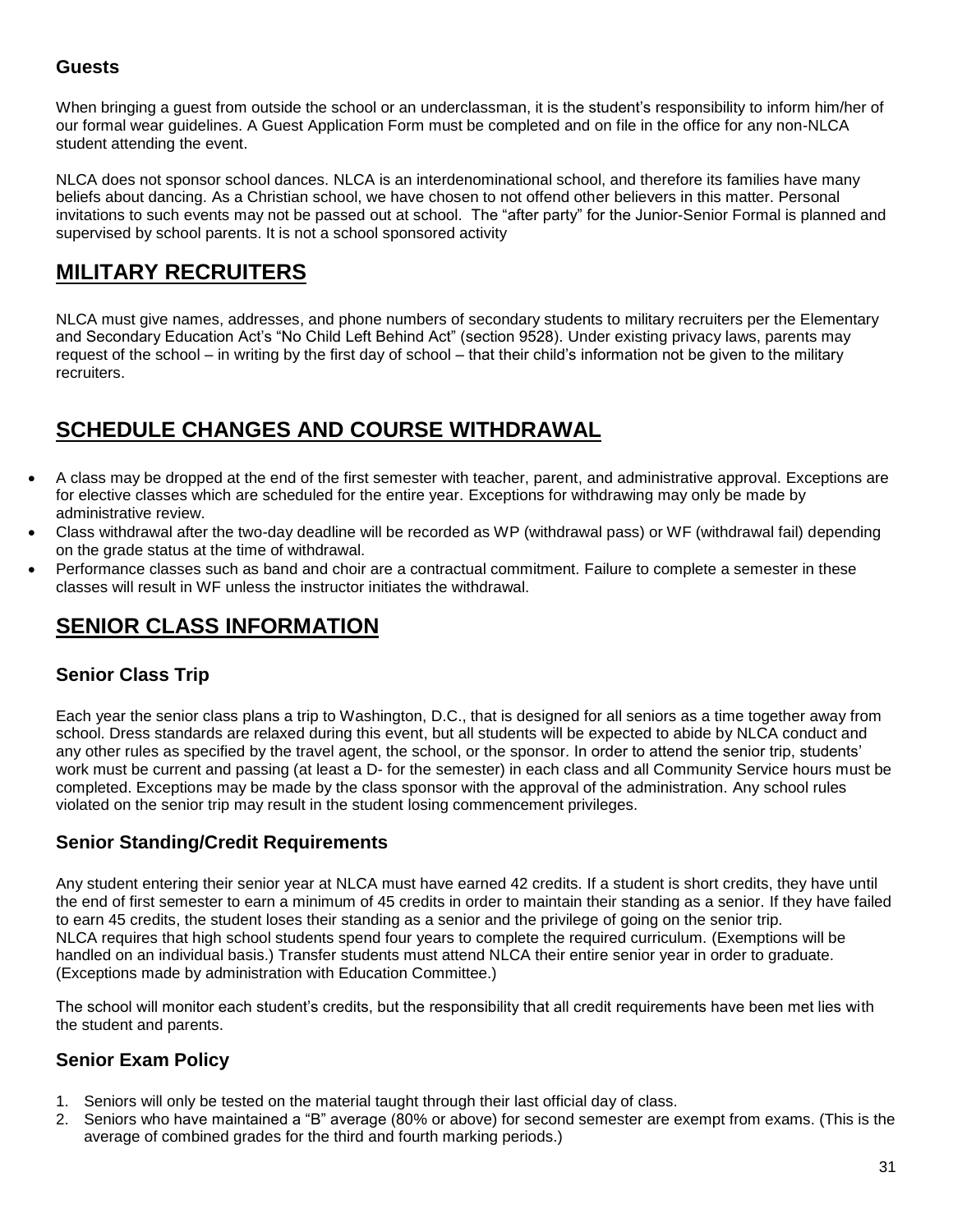### **Commencement**

Commencement at NLCA is a formal ceremony that both commissions and graduates the senior class members. It is our desire to see NLCA graduates serve the Lord with their talents and gifts. Participation in commencement exercises is a privilege and a requirement.

Students are expected to attend all practices, cooperate with the administration and class sponsor in preparation for such activities, and attend commencement. Students who are short credits/Community Service hours, failing classes, or whose student account is not paid in full, cannot march in commencement.

### **Graduation Honors**

To be eligible to be issued any academic honor-including, but not limited to Principal's Honor Students, Honor Roll Student, Salutatorian, Valedictorian, or any other academic Honor- a student must not have violated NLCA's Academic Dishonesty policy and Student Covenant at any time during the student's high school years--Grades 9-12-- at the discretion of the Student Review Board.

#### **To qualify for valedictorian or salutatorian:**

- Students must maintain a minimum grade point average of 3.8 (scale of 4.0) based on seven semesters.
- Complete all standard Michigan Merit Curriculum requirements, and NLCA's schedule of required classes for graduation.
- Attend NLCA full time their junior and senior years.
- When offered, students must complete the courses at the college preparation level.

#### **Additional Graduation Honors:**

- Principal's Honor Students: GPA 3.6 4.0 over seven semesters (gold cord) Honor Diploma: GPA 3.5 – 4.0 over seven semesters
	-
	- Honor Roll Students: GPA 3.2 3.59 over seven semesters (silver cord)
	- Student Council Member/Class Officer: minimum two years' service (black cord)
- 
- <span id="page-31-0"></span>Valedictorian/Salutatorian: honor sash and medallion

Fine Arts: minimum two years of one area of study in the fine arts (blue cord)

# **SEXTING – STUDENT**

In keeping with the school's responsibility to provide a safe learning environment for all students, the board has established the following policy regarding the issue of "sexting." Sexting is the act of sending, receiving, or forwarding sexually explicit or suggestive messages, photos, or images via mobile phone, computer, or other internet-connected, communication device. Students engaged in such activities are subject to state laws and school discipline. The school considers sending, sharing, possessing, or even viewing pictures, text messages, or emails that contain sexual messages or images a violation of this policy, a violation that will result in school discipline, up to and including expulsion, and in the notification of local law enforcement. Students are required to immediately report any such activities to a teacher or a school administrator.

## <span id="page-31-1"></span>**STUDENT COLLABORATION (GROUP PROJECTS)**

- 1. Collaboration (cooperation of students with each other in preparation for a class) is a legitimate learning experience. However, faculty expects that a student will initially do his own work, and each student is accountable for his or her own work.
- 2. It is acceptable for a student who filled out his study guides, but is unable to find an answer or did not understand one of the questions to ask for help from another student. It is not acceptable for a student who failed to do his study guide to ask to borrow his neighbor's study guide to review for a quiz, test, or other academic assessment.
- 3. It is acceptable for a group of students, after doing their own initial work, to compare answers and to quiz each other over the test or quiz questions. It is not acceptable for a student who has done little or no personal preparation to join such a study group.